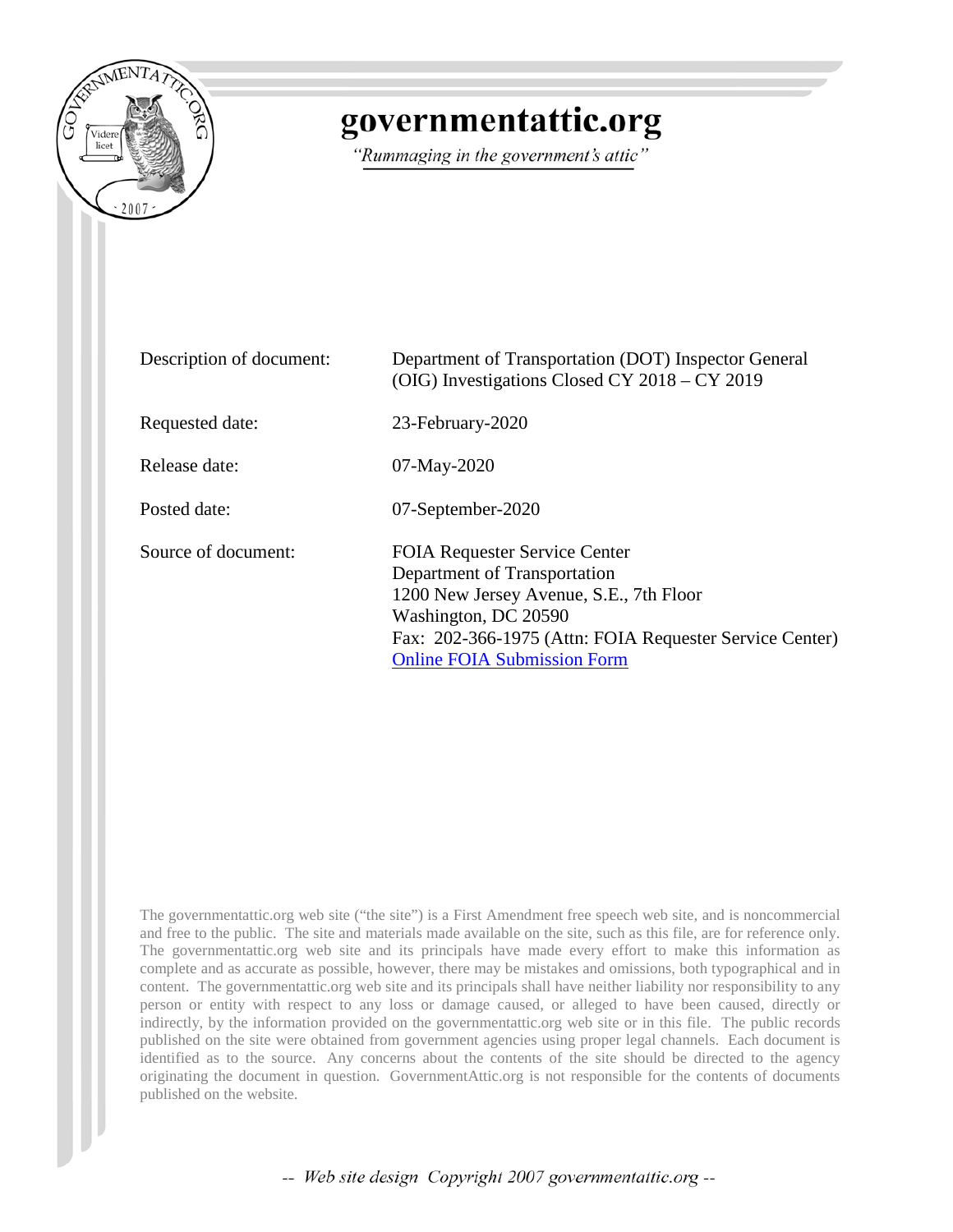

May 7, 2020

#### RE: FOIA Request, Control No.: Fl-2020-0071

This letter is in response to your Freedom of Information Act (FOIA) request, dated February 23, 2020, sent to the U.S. Department of Transportation (DOT), Office of the Inspector General (OIG), our office received your request on March 5, 2020. You requested the following records:

"A listing of Inspector General investigations closed during Calendar Years 2018 and  $2019...$ "

Enclosed are eighteen (18) pages of records responsive to your request. Some information was redacted or withheld pursuant to exemptions provided by the FOIA (5 U.S.C. §552(b)(6), (b)(7)(c) & (b)(7)(d)).<sup>1</sup> We are producing the 18 pages with redactions.

For your information, Congress excluded three discrete categories of law enforcement and national security records from the requirements of the FOIA. See 5 U.S.C. 552(c) (2006 & Supp. IV 2010). This response is limited to those records that are subject to the requirements of the FOIA. This is a standard notification that is given to all our requesters and should not be taken as an indication that excluded records do, or do not, exist.

 $^1$  Exemption 6 protects names and any data-identifying individuals if public disclosure would be a clearly unwarranted invasion of privacy. Exemption 7(C) protects personal information in law enforcement records. Exemption 7(D) protects from disclosure the identity of a confidential source, including a state, local, or foreign agency or authority or any private institution which furnished information on a confidential basis, and, in the case of a record or info compiled by a criminal law enforcement authority in the case of a criminal investigation or national security intelligence investigation, information provided by a confidential source.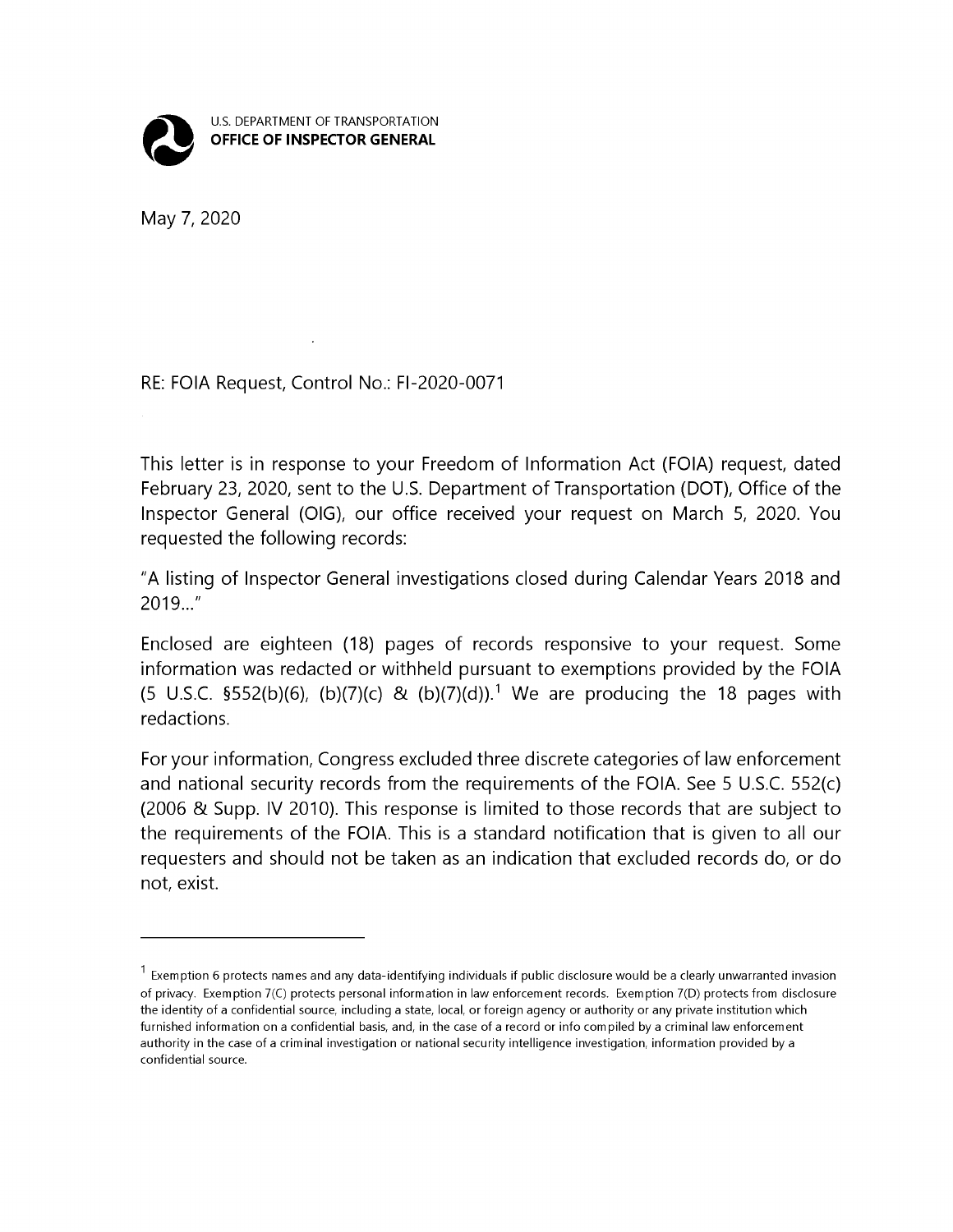You may contact the DOT OIG FOIA Office to discuss any aspect of your request at:

FOIA Requester Service Center Office of Inspector General U.S. Department of Transportation 1200 New Jersey Ave., S.E., 7<sup>th</sup> Floor West (JL) Washington, DC 20590 Tel: (202) 366-6131

You may also contact FOIA Public Liaison, Marie Miller at (202)366-1959, Marie.Miller@oig.dot.gov for any further assistance.

If you are not satisfied with the DOT OIG's determination in response to this request, you may administratively appeal via electronic mail to **FOIAAPPEALS@oig.dot.gov**. An appeal must be received within 90 days of this determination and should contain any information and arguments you wish to rely on. The Chief Counsel's determination will be administratively final.

You also have the right to seek dispute resolution services from the FOIA Public Liaison (contact information shown above) or the Office of Government Information Services  $(htts://ogis.archive.gov)$  via phone-202-741-5770 / toll free-1-877-684-6448;  $\frac{5}{202-741-5769}$ ; or email- $\frac{1}{2015}$  on area qov.

Please be advised, due to the COVID-19 pandemic the DOT OIG FOIA Office is currently operating on a remote basis only. Therefore, there may be significant delays in the processing of current and future FOIA requests received via postal mail. Likewise, the delivery of printed copies will be impacted and experience significant delays.

Until further notice, we recommend (when possible) that FOIA requests be submitted using our online portal at https://www.oig.dot.gov/FOIA or the National FOIA portal at https://www.foia.gov/. We apologize for any inconvenience this may cause. Thank you for your patience.

Sincerely,

*Siera Griffin*  Government Information Specialist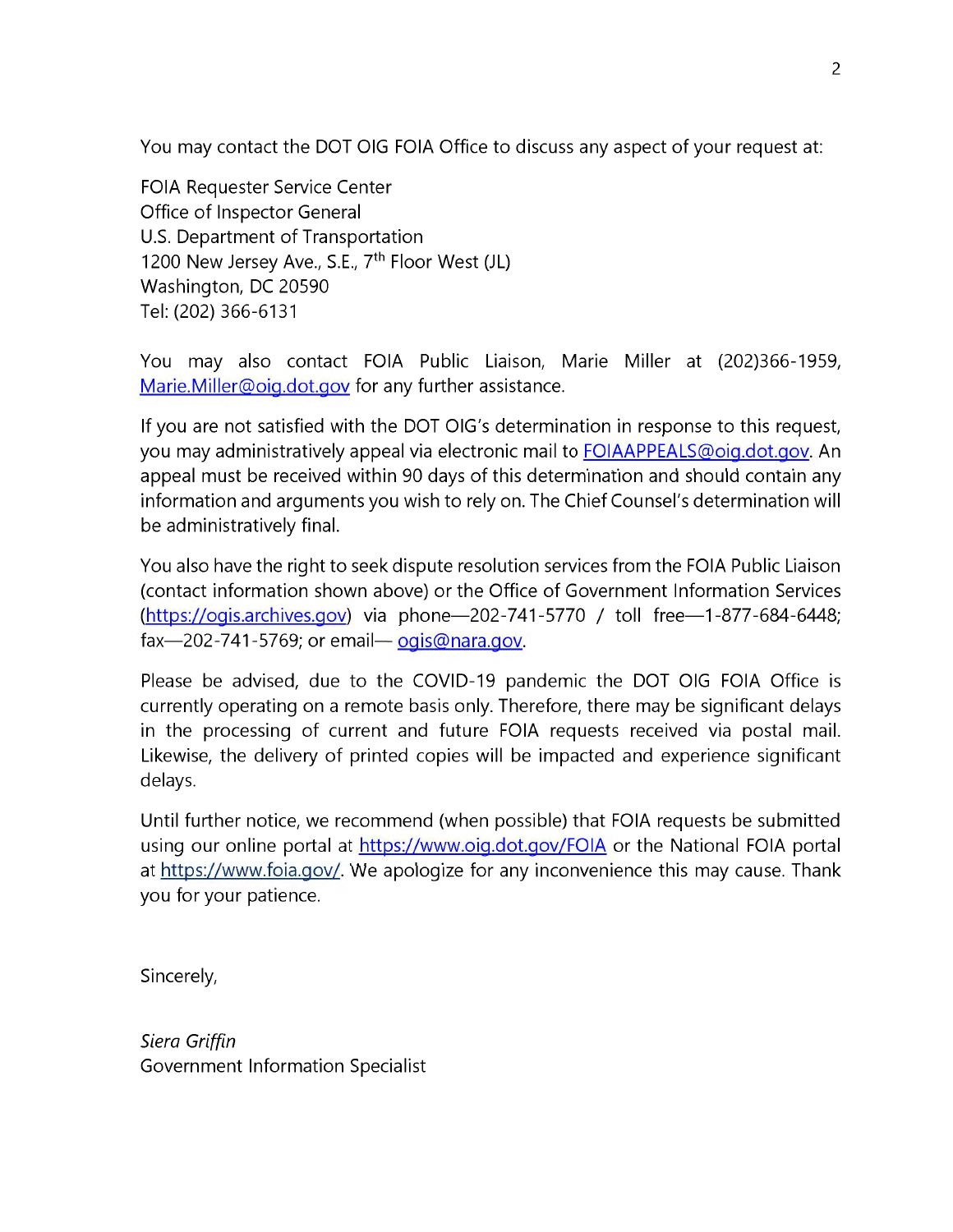| c_case_number      | <b>CaseTitle</b>                                            | region                              |
|--------------------|-------------------------------------------------------------|-------------------------------------|
| I09A0000430200     | TARA TECHNOLOGY CORP.                                       | JRI-1 Northeastern (New York)       |
| I10G0000230200     | TAP ELECTRICAL CONTRACTING SERVICE, INC.                    | JRI-1 Northeastern (New York)       |
| I10G0000220200     | DAVIS CONSTRUCTION MANAGEMENT                               | JRI-1 Northeastern (New York)       |
| I12A0020200        | AERO-STAR                                                   | JRI-1 Northeastern (New York)       |
| I12G0050200        | Burtis Construction Company, Inc.                           | JRI-1 Northeastern (New York)       |
| I14M0030200        | A USA Logistics                                             | JRI-1 Northeastern (New York)       |
| I18G0120200        | $(b)(6)$ , $(b)(7)c$                                        | JRI-1 Northeastern (New York)       |
| I17E0040200        | Purchase Card Misuse<br>(b)(6), (b)(7)c                     | JRI-1 Northeastern (New York)       |
| I18E0020200        | $(b)(6)$ , $(b)(7)c$                                        | JRI-1 Northeastern (New York)       |
| I18E0030200        | $(b)(6)$ , $(b)(7)c$                                        | JRI-1 Northeastern (New York)       |
| I18T0020200        | - Falsification of FRA Required Records.<br>(b)(6), (b)(7)c | JRI-1 Northeastern (New York)       |
| I18G0080200        | U.S. ex rel. Shaw v. The Okonite Company                    | JRI-1 Northeastern (New York)       |
| I18G0110200        | JHP Industrial Supply                                       | JRI-1 Northeastern (New York)       |
| I17Z0020200        | <b>USMMA Soccer Team Bus Incident</b>                       | JRI-1 Northeastern (New York)       |
| I17A0040200        | Unmanned Aircraft Systems (UAS)<br>$(b)(6)$ , $(b)(7)c$     | JRI-1 Northeastern (New York)       |
| I17E0020200        | (b)(6), (b)(7)c                                             | JRI-1 Northeastern (New York)       |
| I17G0050200        | COLD SPRING CONSTRUCTION COMPANY-DBE Pass Through Fraud     | JRI-1 Northeastern (New York)       |
| I17G0060202        | LOKHANDWALA-Kickbacks                                       | JRI-1 Northeastern (New York)       |
| I17G0080200        | <b>JMD Building Products</b>                                | JRI-1 Northeastern (New York)       |
| I16T0010200        | TOYOTA MOTOR CORPORATION                                    | JRI-1 Northeastern (New York)       |
| I16G0070200        | Highlander Construction Company, Inc.                       | JRI-1 Northeastern (New York)       |
| I16A0030200        |                                                             | JRI-1 Northeastern (New York)       |
| I16E0030200        | $(b)(6)$ , $(b)(7)c$                                        | JRI-1 Northeastern (New York)       |
| I16G0110200        | <b>Operation See No Evil</b>                                | JRI-1 Northeastern (New York)       |
| I17G0020200        | TONAGE, INC.                                                | JRI-1 Northeastern (New York)       |
| I14E0010200        | $(b)(6)$ , $(b)(7)c$                                        | JRI-1 Northeastern (New York)       |
| I14W0020200        | Mimosa Construction, Inc.                                   | JRI-1 Northeastern (New York)       |
| I15M0020200        | AKHROROV, Aziz                                              | JRI-1 Northeastern (New York)       |
| I15G0050200        | Brega Transport Corp.                                       | JRI-1 Northeastern (New York)       |
| I15G0110200        | <b>NYS MTA DBE Settlements</b>                              | JRI-1 Northeastern (New York)       |
| I16E0010200        | <b>Operation Fix My House</b>                               | JRI-1 Northeastern (New York)       |
| I12M0010300        | <b>BEAM BROTHERS TRUCKING-Log Books</b>                     | JRI-2 Mid-Atlantic (Washington, DC) |
| <b>I14E013SINV</b> | (b)(6), (b)(7)Relocation Funds Fraud                        | JRI-2 Mid-Atlantic (Washington, DC) |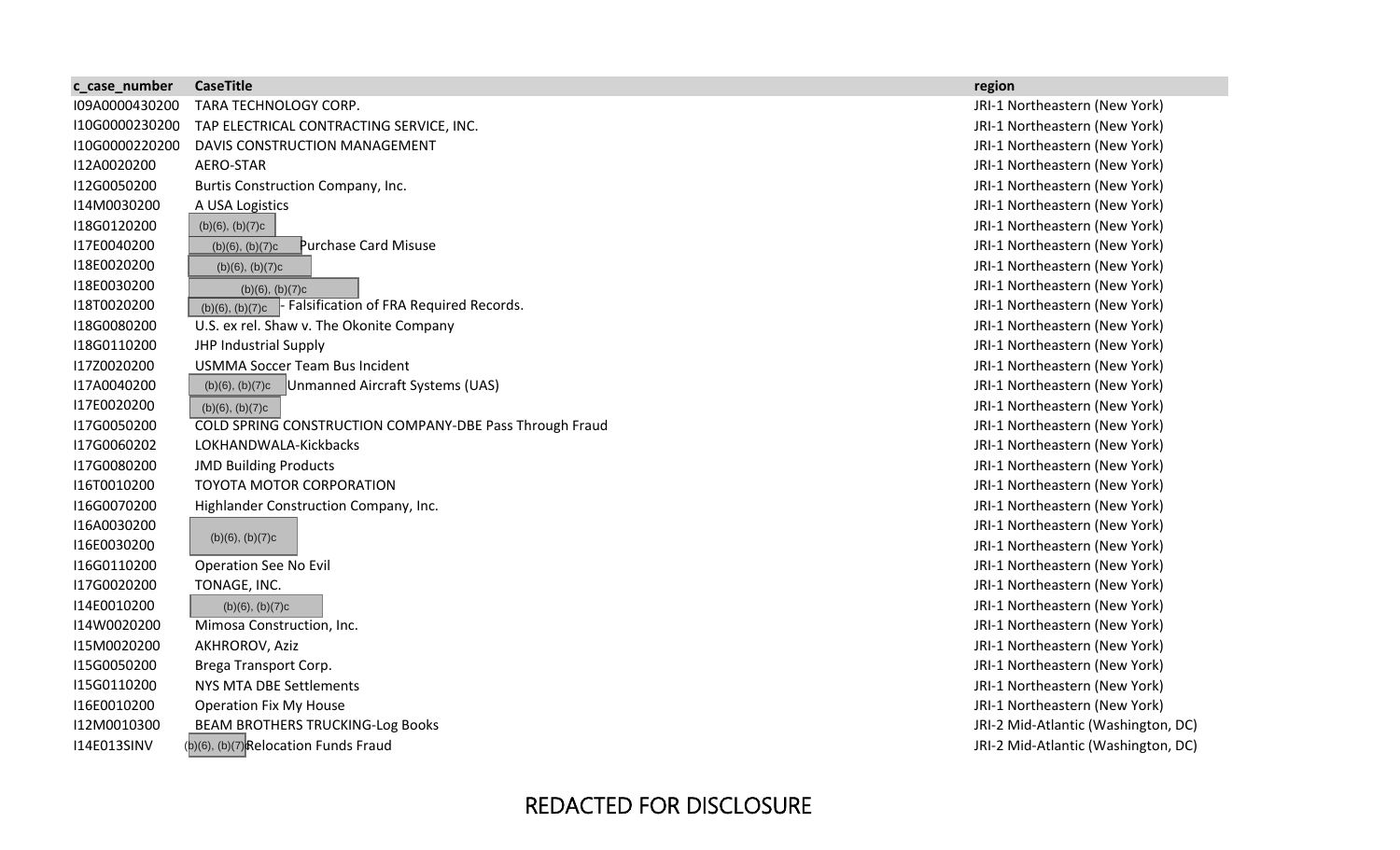| 114E016SINV        | (b)(6), (b)(Contract Rigging (Requiring hire of girlfriend as subcontrator)                                   | JRI-2 Mid-Atlantic (Washington, DC) |
|--------------------|---------------------------------------------------------------------------------------------------------------|-------------------------------------|
| I15E004SINV        | $(b)(6)$ , $(b)(7)c$ , $(b)(7)d$                                                                              | JRI-2 Mid-Atlantic (Washington, DC) |
| I15G0020300        | $(b)(6)$ , $(b)(7)c$ -False Statements                                                                        | JRI-2 Mid-Atlantic (Washington, DC) |
| <b>I15A001SINV</b> | MIAMI AIR INTERNATIONAL-Administrative - Failure to comply with FAA Orders regarding Airworthiness Directives | JRI-2 Mid-Atlantic (Washington, DC) |
| I19A0020300        | (b)(6), (b)(7Certificate Fraud, Mechanic                                                                      | JRI-2 Mid-Atlantic (Washington, DC) |
| I19W0010300        | <b>AMERICAN EAGLE MOVING-Household Goods/Moving Companies</b>                                                 | JRI-2 Mid-Atlantic (Washington, DC) |
| I18E0080300        | <b>Ethics Violation (Misconduct)</b>                                                                          | JRI-2 Mid-Atlantic (Washington, DC) |
| I18E0120300        | (b)(6), (b)(7)<br><b>Ethics Violation (Misconduct)</b>                                                        | JRI-2 Mid-Atlantic (Washington, DC) |
| I18P0020300        | $(b)(6)$ , $(b)(7)$ Ealse Statements                                                                          | JRI-2 Mid-Atlantic (Washington, DC) |
| I18E0130300        | $(b)(6)$ , $(b)(7)$ Ethics Violation                                                                          | JRI-2 Mid-Atlantic (Washington, DC) |
| I18E0160300        | (b)(6), (b)(7) <sup>c</sup> Theft                                                                             | JRI-2 Mid-Atlantic (Washington, DC) |
| I18E0180300        | $ _{(b)(6), (b)(7)c}$ Ethics Violation (Misconduct)                                                           | JRI-2 Mid-Atlantic (Washington, DC) |
| I17P0040300        | <b>PACIFIC GULF MARINE-False Claims</b>                                                                       | JRI-2 Mid-Atlantic (Washington, DC) |
| I17A0080300        | GRAY-Unauthorized Operation of an Aircraft                                                                    | JRI-2 Mid-Atlantic (Washington, DC) |
| I17E0140300        | OFFICE OF COMMERCIAL SPACE TRANSPORTATION-Gross Mismanagement                                                 | JRI-2 Mid-Atlantic (Washington, DC) |
| I17G0090300        | CORPORATION OF HARPERS FERRY-Product Substitution/Substandard Work or Materials                               | JRI-2 Mid-Atlantic (Washington, DC) |
| I18A0010300        | PIFER-Aiming a Laser Pointer at an Aircraft                                                                   | JRI-2 Mid-Atlantic (Washington, DC) |
| I18E0050300        | $(b)(6)$ , $(b)(7)c$ Theft                                                                                    | JRI-2 Mid-Atlantic (Washington, DC) |
| I17E0060300        | (b)(6), (b)(7) Worker's Comp Fraud                                                                            | JRI-2 Mid-Atlantic (Washington, DC) |
| I17G0040300        | U.S. ex rel. Smith v. Trinity Industries, et al. Civil No. 1:16cv2466 (D.D.C.)                                | JRI-2 Mid-Atlantic (Washington, DC) |
| I17E0080300        | (b)(6), (b)(7) <sup>c</sup> Violation of Law, Rule or Regulation                                              | JRI-2 Mid-Atlantic (Washington, DC) |
| I17A0050300        | (b)(6), (b)( $\pi$ Commercial Pilot, Operating Aircraft Under the Influence                                   | JRI-2 Mid-Atlantic (Washington, DC) |
| I17G0060300        | CMC REPRO-DBE Eligibility Fraud (Financial/Ownership/Control)                                                 | JRI-2 Mid-Atlantic (Washington, DC) |
| I17A0060300        | (b)(6), (b)(7) Unmanned Aircraft Systems (UAS)                                                                | JRI-2 Mid-Atlantic (Washington, DC) |
| I16G0090300        | (b)(6), (b)(20ther                                                                                            | JRI-2 Mid-Atlantic (Washington, DC) |
| I16E0130300        | $(b)(6)$ , $(b)(7)c$ Worker's Comp Fraud                                                                      | JRI-2 Mid-Atlantic (Washington, DC) |
| I16G0140300        | Potomac Construction Company, Inc. - Kickbacks                                                                | JRI-2 Mid-Atlantic (Washington, DC) |
| I17W0010300        | EZZ MOVING & STORAGE-Household Goods/Moving Companies                                                         | JRI-2 Mid-Atlantic (Washington, DC) |
| I17H0010300        | $(b)(6)$ , $(b)(7)$ PHMSA Tank Cars                                                                           | JRI-2 Mid-Atlantic (Washington, DC) |
| I17H0020300        | CHELSEA ENVIRONMENTAL CORPORATION-Carriage by Motor Vehicle/Public Highway                                    | JRI-2 Mid-Atlantic (Washington, DC) |
| <b>I15E016SINV</b> | (b)(6), (b)(7)Ethics Violation (Misconduct)                                                                   | JRI-2 Mid-Atlantic (Washington, DC) |
| I16G001SINV        | $(b)(6)$ , $(b)(7)c$ , $(b)(7)d$                                                                              | JRI-2 Mid-Atlantic (Washington, DC) |
| I16G0030300        | U.S. ex rel RIDLEY et al vs. MIDASCO LLC-False Statements                                                     | JRI-2 Mid-Atlantic (Washington, DC) |
| I16E0020300        | Conflict of Interest (Public Corruption, Current Employee)<br>(b)(6), (b)(7)c                                 | JRI-2 Mid-Atlantic (Washington, DC) |

**College**  $\sim$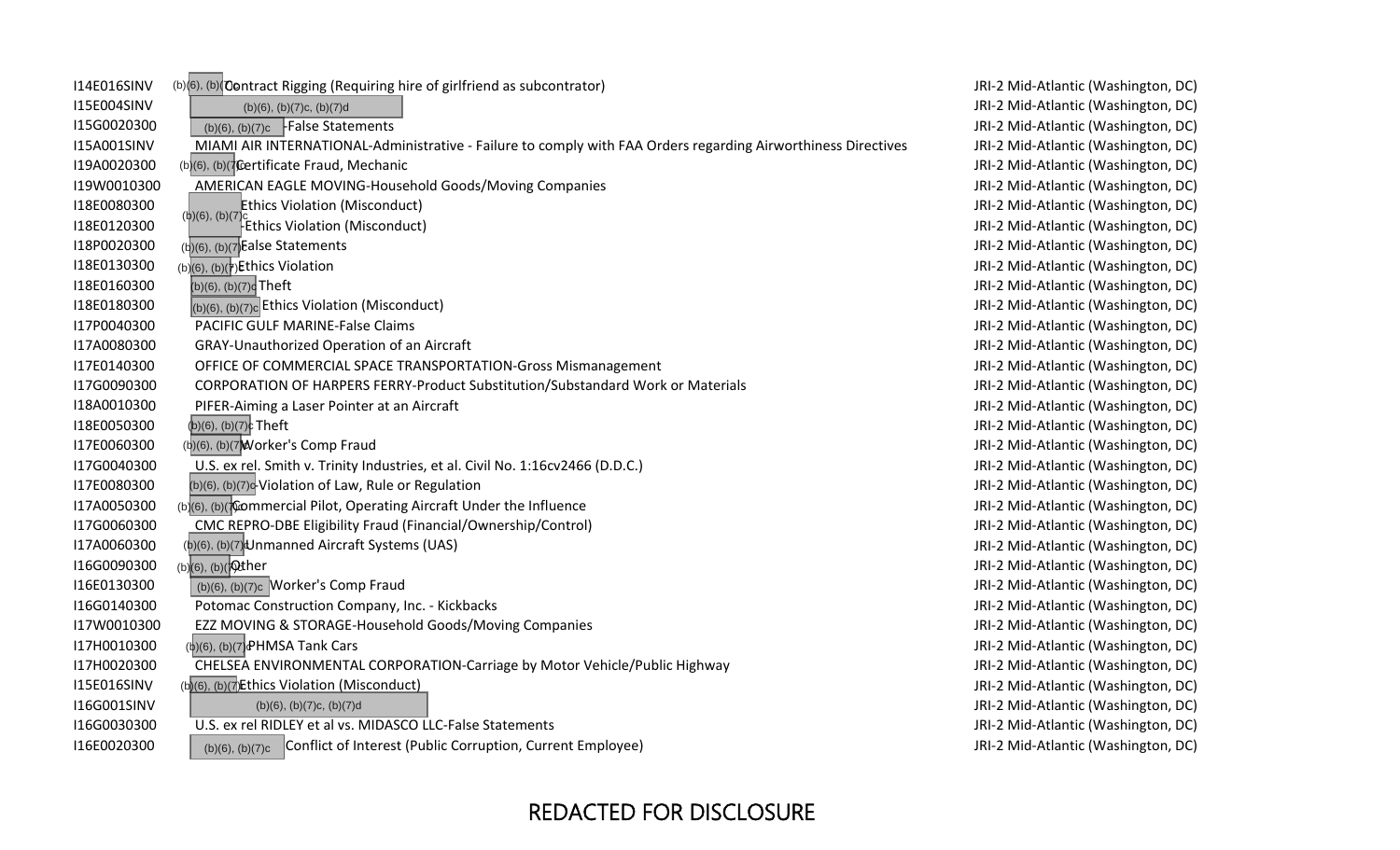| (b)(6), (b)(7Bid Rigging/Collusion                                                                           |
|--------------------------------------------------------------------------------------------------------------|
| U.S. ex rel Solicitation Integrity Associates, LLP v. Calnet, INC; Kaleem Shah et. al.                       |
| WHITE-Drug and Alcohol Program Violation                                                                     |
| Poly-Carb, Inc. - Product Substitution/Substandard Work or Materials                                         |
| BERTHOLD TECHNOLOGIES USA-Carriage by Motor Vehicle/Public Highway                                           |
| ATLAS IMPORTERS-Carriage by Vessel                                                                           |
| BIG FIREWORKS - PHOENIX IMPORTERS-Carriage by Vessel                                                         |
| SOUTHERN CONCRETE-DBE Eligibility Fraud (Financial/Ownership/Control)                                        |
| U.S. ex rel. Culpepper v. Shaw v. Birmingham Jefferson Cnty. Transit Auth., No. 2:18-cv-567-JHE (N.D. Al.)   |
| (b)(6), (b)(7Certificate Fraud - Flight Instructor/School                                                    |
| METAL CONVERSION TECHNOLOGY-Carriage by Rail                                                                 |
| (b)(6), (b)(7) Fraudulent Registration Filings (Reincarnated Carriers)                                       |
| <b>BROWN-Unmanned Aircraft Systems (UAS)</b>                                                                 |
| <b>STRATTON-Theft of Credentials</b>                                                                         |
| (b)(6), (b)(7)c Disclosure of Confidential Information                                                       |
| $(b)(6)$ , $(b)(7)c$ False Claims                                                                            |
| ZHONG SUPPLY LLC-Carriage by Air                                                                             |
| EDWARDS-Certificate Fraud, Medical by Doctor                                                                 |
| $(b)(6)$ , $(b)(7)$ Falsification of FAA Orders or other documents                                           |
| US ex rel. Pelletier and Blewer v. Triad Mechanical Contractors, Inc, et al, No.: 3:18-cv-00623-MGL (D.S.C.) |
| PATTERSON-Certificate Fraud, Mechanic                                                                        |
| INDUSTRIAL TRANSIT-Carriage by Motor Vehicle/Public Highway                                                  |
| (b)(6), (b)(7) <sup>c</sup> False Claims                                                                     |
| (b)(6), (b)(7)c Prohibited Personnel Violation                                                               |
| HEARTLAND ENERGY GROUP LIMITED-Carriage by Motor Vehicle/Public Highway                                      |
| $(b)(6)$ , $(b)(7)$ Reincarnated Carrier                                                                     |
| UNITED POWER SPORTS-Carriage by Air                                                                          |
| BARKER-Certificate Fraud, Non-Commercial Airman                                                              |
| ROBERTS-Certificate Fraud, Commercial Airman                                                                 |
| $(b)(6)$ , $(b)(7)c$                                                                                         |
| US ex rel. Ayers v. So. Concrete & Constr., Inc., No.: 8:16-cv-01091 (D.S.C.)                                |
| DAEWON AMERICA-NHTSA - TREAD Act Violations                                                                  |
| <b>WALSH CONSTRUCTION</b><br>I09G0002830500                                                                  |
| I07M000258CC<br>0-UNITED, INC.-Other-09                                                                      |
|                                                                                                              |

 $\sim$ 

#### JRI-2 Mid-Atlantic (Washington, DC) JRI-2 Mid-Atlantic (Washington, DC) JRI-3 Southern (Atlanta) JRI-3 Southern (Atlanta) JRI-3 Southern (Atlanta) JRI-3 Southern (Atlanta) JRI-3 Southern (Atlanta) JRI-3 Southern (Atlanta) JRI-3 Southern (Atlanta) JRI-3 Southern (Atlanta) JRI-3 Southern (Atlanta) JRI-3 Southern (Atlanta) JRI-3 Southern (Atlanta) JRI-3 Southern (Atlanta) JRI‐3 Southern (Atlanta) JRI-3 Southern (Atlanta) JRI-3 Southern (Atlanta) JRI-3 Southern (Atlanta) JRI-3 Southern (Atlanta) JRI-3 Southern (Atlanta) JRI-3 Southern (Atlanta) JRI-3 Southern (Atlanta) JRI-3 Southern (Atlanta) JRI‐3 Southern (Atlanta) JRI-3 Southern (Atlanta) JRI-3 Southern (Atlanta) JRI-3 Southern (Atlanta) JRI-3 Southern (Atlanta) JRI-3 Southern (Atlanta) JRI‐3 Southern (Atlanta) JRI-3 Southern (Atlanta) JRI-3 Southern (Atlanta) JRI‐4 Midwestern (Chicago) JRI-4 Midwestern (Chicago)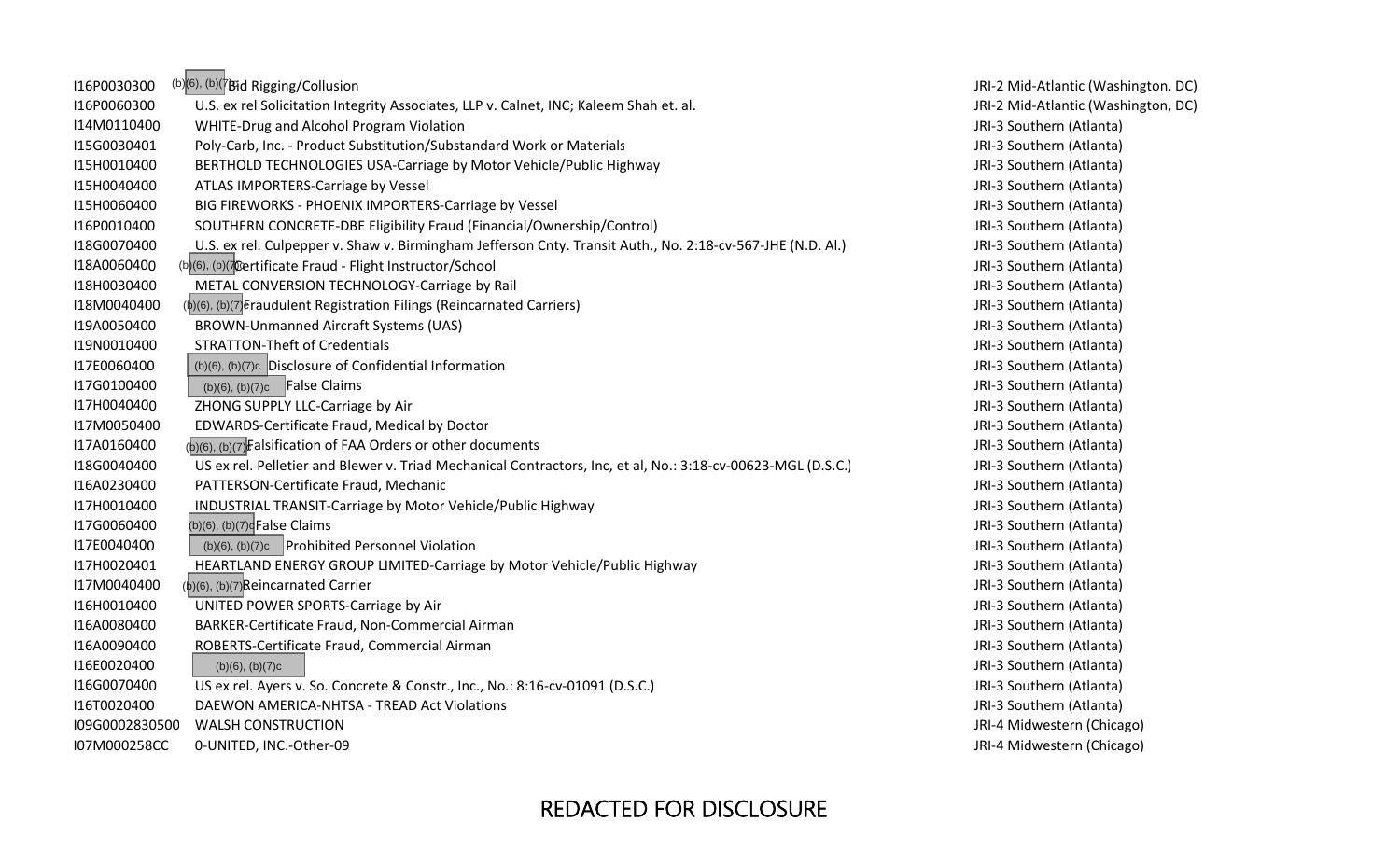| I07C0002620500 | U.S. ex rel. Keiser v. James McHugh Construction Co. (N.D. III. 08-2443)                 |
|----------------|------------------------------------------------------------------------------------------|
| I10M0000160500 | 22-FREEDOM TRANSPORTATION, INC.-Economic Fraud (Committed by Carrier)-10                 |
| I10G0001530500 | U.S. ex rel. Hedly, Rauch III v.<br>(b)(6), (b)(7)c<br>, Inc. (S.D. III. 11-00348)       |
| I11G0140500    | Walter Toebe Construction -DBE/MBE/WBE Fraud                                             |
| I18M0050500    | <b>Fraudulent Registration Filings (Reincarnated Carriers)</b><br>$(b)(6)$ , $(b)(7)c$   |
| I18G0090500    | TINSLEY-BRIDGEMAN LLC-DBE Eligibility Fraud (Financial/Ownership/Control)                |
| I17H0030500    | KOCH PIPELINE COMPANY-Pipelines                                                          |
| I17E0050500    | (b)(6), (b)(7) Extortion/Employee Integrity                                              |
| I17H0060500    | KEVIN CLEVELAND TRUCKING-PHMSA Tank Cars                                                 |
| I17A0060500    | AIR EVAC EMS-S.U.P. Parts-Maintenance                                                    |
| I18A0030500    | CIRRUS AIRCRAFT-Certificate Fraud, Aircraft                                              |
| I18G0060500    | $(b)(6)$ , $(b)(7500$ bezzlement                                                         |
| I17G0020500    | US ex Rel. Sawyer v. Lee County, et al. No. 16-C-50318 (N.D. ILL)                        |
| I17M0030500    | (b)(6), (b)(7)c                                                                          |
| I17G0040500    | U.S. ex rel. Missler v. Nucor Steel Marion, et al Civil No. 2:16-CV-1211                 |
| I17G0060500    | EVERGREEN SUPPLY-Anti-Trust, Bid Rigging/Collusion                                       |
| I17G0100500    | PROGRESS RAIL-DBE Fraud                                                                  |
| I17Z0020500    | Theft of DOT Funds or Property                                                           |
| I16G0150500    | $(b)(6), (b)(7)c$<br>Kickbacks                                                           |
| I17G0010500    | (b)(6), (b)(7)c Anti-Trust, Bid Rigging/Collusion                                        |
| I17A0010500    | Unmanned Aircraft Systems (UAS)                                                          |
| I17M0010500    | $(b)(6), (b)(7)$ <sub>c</sub><br>Fraudulent Registration Filings (Reincarnated Carriers) |
| I17E0020500    | (b)(6), (b)(7)c                                                                          |
| I17M0020500    | NATEX GROUP, INC.                                                                        |
| I15G0080500    | ACTIVE TRANSPORTATION ALLIANCE-DBE Pass Through Fraud                                    |
| I15M0060500    | DVS FRHT LLC-Fraudulent Registration Filings (Reincarnated Carriers)                     |
| I15M0070500    | Certificate Fraud, Medical by Doctor<br>(b)(6), (b)(7)c                                  |
| I16W0010500    |                                                                                          |
| I16G0010500    | Chagrin Valley Paving-DBE Fraud                                                          |
| I16A0010500    | $(b)(6)$ , $(b)(7)c$ Certificate Fraud, Aircraft                                         |
| I15G0010500    | (b)(6), (b)(7) Kickbacks                                                                 |
| I15T0010500    | <b>TAKATA-NHTSA - TREAD Act Violations</b>                                               |
| I15H0030500    | READY MADE RC LLC-Carriage by Air                                                        |
| I15G0030500    | TRI-COUNTY COMMUNITY ACTION COMMISSION False Statements                                  |

JRI-4 Midwestern (Chicago) JRI-4 Midwestern (Chicago) JRI-4 Midwestern (Chicago) JRI-4 Midwestern (Chicago) JRI-4 Midwestern (Chicago) JRI-4 Midwestern (Chicago) JRI-4 Midwestern (Chicago) JRI-4 Midwestern (Chicago) JRI-4 Midwestern (Chicago) JRI-4 Midwestern (Chicago) JRI-4 Midwestern (Chicago) JRI-4 Midwestern (Chicago) JRI-4 Midwestern (Chicago) JRI‐4 Midwestern (Chicago) JRI-4 Midwestern (Chicago) JRI-4 Midwestern (Chicago) JRI‐4 Midwestern (Chicago) JRI-4 Midwestern (Chicago) JRI-4 Midwestern (Chicago) JRI-4 Midwestern (Chicago) JRI-4 Midwestern (Chicago) JRI-4 Midwestern (Chicago) JRI‐4 Midwestern (Chicago) JRI-4 Midwestern (Chicago) JRI-4 Midwestern (Chicago) JRI-4 Midwestern (Chicago) JRI-4 Midwestern (Chicago) JRI‐4 Midwestern (Chicago) JRI-4 Midwestern (Chicago) JRI-4 Midwestern (Chicago) JRI-4 Midwestern (Chicago) JRI-4 Midwestern (Chicago) JRI-4 Midwestern (Chicago) JRI-4 Midwestern (Chicago)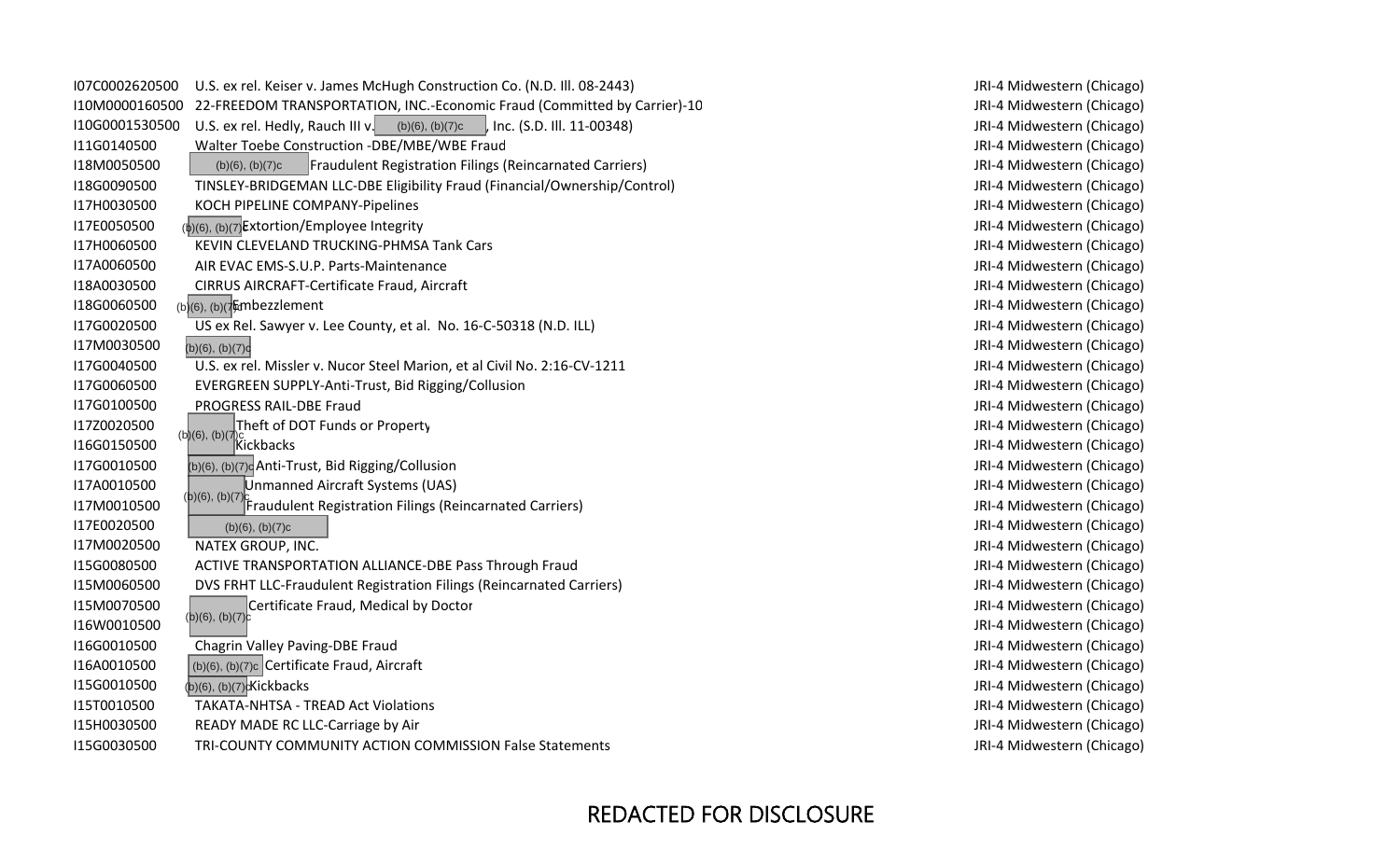| I15G0040500    | SACHDEVA-Embezzlement                                                             |
|----------------|-----------------------------------------------------------------------------------|
| I15M0030500    | ROYAL CHARTERS-Falsification/Alteration of Inspection Records                     |
| I13G0040500    | (b)(6), (b)(7) False Statements/Certifications/Claims                             |
| I13M0060500    | <b>BIERSMITH-Driver Medical Cert.</b>                                             |
| I13M0070500    | ETERNAL FOOD SERVICE CORP-Fraudulent Registration Filings (Reincarnated Carriers) |
| I14M0020500    | TRATCHEL-Other                                                                    |
| I14G0030500    | MASON'S LANDSCAPING & CONSTRUCTION SERVICES-DBE Pass Through Fraud                |
| I14E0050500    | (b)(6), (b)(7)c Ethics Violation (Misconduct)                                     |
| I11G0250500    | Walter Toebe Construction Company-DBE/MBE/WBE Fraud                               |
| I12H0010500    | LPG SERVICE & LEASING-PHMSA Tank Cars                                             |
| I12G0120500    | WALSH CONSTRUCTION-DBE/MBE/WBE Fraud                                              |
| I12G0200500    | BERRIEN COUNTY ROAD COMMISSION-False Statements/Certifications/Claims             |
| I13M0010500    | T&T ENTERPRISES OF OHIO-Equipment Inspection, Repair, Maintenance                 |
| I13H0010500    | ATI PRECISION FINISHING-Carriage by Motor Vehicle/Public Highway                  |
| I09M0000590900 | Transcorp Freightways, Inc.                                                       |
| I10M000055CC   | 9-ASAP Laboratory & Consortium-Drug Testing-10                                    |
| I13G0010900    | U.S. ex rel. Hill v. Salamoni Trucking, Inc., et al., C12-6268 N.D. Cal.          |
| I14G0090900    | SAN MATEO COUNTY TRANSIT DISTRICT (AKA SAMTRANS)-False Claims                     |
| I14H0090900    | SHANGHAI HAO YUN CHEMICAL SCIENCE CO.-Carriage by Vessel                          |
| I16M0010900    | MID-VALLEY TRANSPORTATION INC-Log Books                                           |
| I18A0160900    | (b)(6), (b)(7) <sup>c</sup> Certificate Fraud, Medical by Airman                  |
| I18G0100900    | TRANSBAY-Product Substitution/Sub standard Work or Materials                      |
| I19M0020900    | $ _{(b)(6), (b)(7)c} $ Certificate Fraud, Medical by Doctor                       |
| I16A0090900    | SADIQ-Certificate Fraud, Commercial Airman                                        |
| I16G0120900    | (b)(6), (b)(7) <sup>c</sup> Public Corruption/Extortion                           |
| I17E0050900    | JIMENEZ-Time and Attendance Fraud                                                 |
| I17H0030900    | SAFETY-KLEEN-Carriage by Rail                                                     |
| I17P0010900    | PRECON INDUSTRIES-Product Substitution/Substandard Work or Materials              |
| I18G0010903    | <b>GPPC-Public Corruption/Extortion</b>                                           |
| I13H0030400    | <b>EXPLO SYSTEMS-Hazardous Waste</b>                                              |
| I13A0110401    | (b)(6), (b)(7) <sub>c</sub> S.U.P. Parts-Sale                                     |
| I14G0050400    | US ex rel Betteroads v BTB Corp et al (DPR 3:14-cv-01855-FAB)                     |
| I14M0080401    | LAREX-CDL                                                                         |
| I14A0110401    | BRADY-Certificate Fraud, Commercial Airman                                        |

JRI-4 Midwestern (Chicago) JRI-4 Midwestern (Chicago) JRI-4 Midwestern (Chicago) JRI-4 Midwestern (Chicago) JRI-4 Midwestern (Chicago) JRI-4 Midwestern (Chicago) JRI-4 Midwestern (Chicago) JRI-4 Midwestern (Chicago) JRI-4 Midwestern (Chicago) JRI-4 Midwestern (Chicago) JRI-4 Midwestern (Chicago) JRI-4 Midwestern (Chicago) JRI-4 Midwestern (Chicago) JRI-4 Midwestern (Chicago) JRI-5 Western (San Francisco) JRI-5 Western (San Francisco) JRI-5 Western (San Francisco) JRI-5 Western (San Francisco) JRI-5 Western (San Francisco) JRI-5 Western (San Francisco) JRI‐5 Western (San Francisco) JRI‐5 Western (San Francisco) JRI‐5 Western (San Francisco) JRI‐5 Western (San Francisco) JRI‐5 Western (San Francisco) JRI‐5 Western (San Francisco) JRI-5 Western (San Francisco) JRI-5 Western (San Francisco) JRI-5 Western (San Francisco) JRI-3 Southern (Miami) JRI-3 Southern (Miami) JRI-3 Southern (Miami) JRI-3 Southern (Miami) JRI-3 Southern (Miami)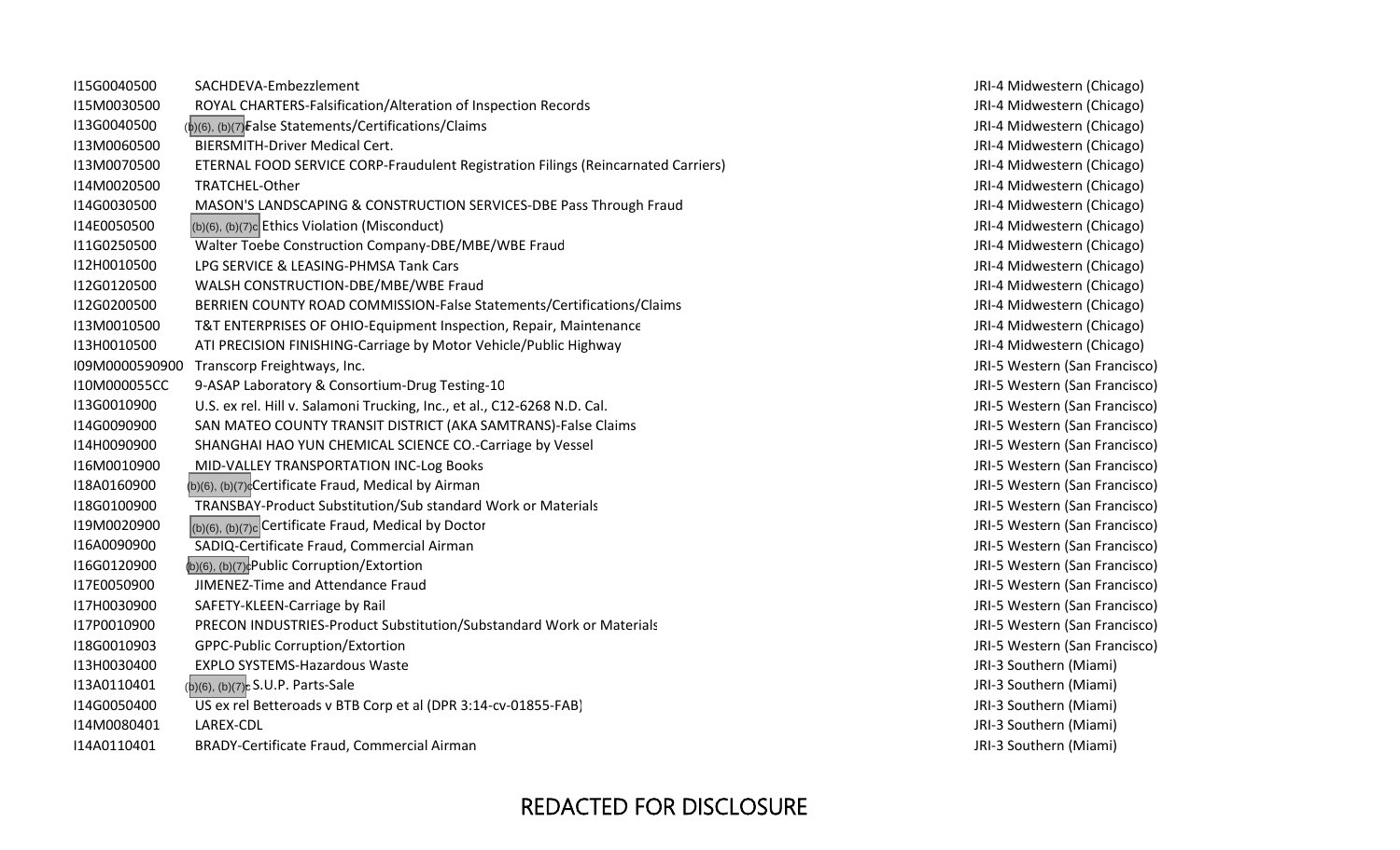| I14A0160401 | $(b)(6)$ , $(b)(7)c$ S.U.P. Parts-Maintenance                                 |
|-------------|-------------------------------------------------------------------------------|
| I17H0050401 | (b)(6), (b)(7) Carriage by Motor Vehicle/Public Highway                       |
| I18A0040401 | HIMMEL LOSUNGEN GROUP H.L.G.-S.U.P. Parts-Maintenance                         |
| I18M0020401 | DAVIS-CDL Public Corruption of DMV Employee                                   |
| I17G0080401 | TUTOR PERINI OF FORT LAUDERDALE HOLLYSWOOD VENTURE LLP-False Claims           |
| I17G0090401 | FOSTERS MARINE CONTRACTORS-Product Substitution/Substandard Work or Materials |
| I17E0050401 | Bribery/Gratuities (Employee Conduct)<br>$(b)(6)$ , $(b)(7)$                  |
| I17A0090400 | Accident Related                                                              |
| I17A0110401 | CRUISE-Certificate Fraud, Commercial Airman                                   |
| I17A0130400 | (b)(6), (b)(7) <sup>d</sup> Certificate Fraud, Commercial Airman              |
| I16G0140401 | <b>TRONCO-Embezzlement</b>                                                    |
| I16T0030401 | PEREZ-Falsification of FRA Required Records.                                  |
| I16H0060400 | COLONIAL PIPELINE COMPANY-Pipelines                                           |
| I17M0010400 | DILLON-CDL Fraud of School or 3rd Party Tester                                |
| I17G0050400 | $(b)(6)$ , $(b)(7)c$ False Claims                                             |
| I17A0040401 | $ _{(b)(6), (b)(7)c}$ Certificate Fraud, Designated Pilot Examiner            |
| I16A0140401 | (b)(6), (b)(7Airman's Log                                                     |
| I16A0160401 | -Certificate Fraud - Flight Instructor/School<br>(b)(6), (b)(7)c              |
| I16G0050401 | LAKE-SUMTER METROPOLITAN PLANNING ORGANIZATION-False Statements               |
| I16H0050401 | A TIEMPO CARGO-Carriage by Air                                                |
| I16G0080401 | (b)(6), (b)(7)c                                                               |
| I16A0210401 | <b>AMY-SUP Maintenance Aircraft</b>                                           |
| I15H0020401 | $(b)(6)$ , $(b)(7)c$ Carriage by Air                                          |
| I15A0070401 | (b)(6), (b)(7)c Certificate Fraud - Flight Instructor/School                  |
| I16A0020400 | (b)(6), (b)(7) eCertificate Fraud, Commercial Airman                          |
| I16A0010400 | MARKS AVIATION GROUP-S.U.P. Parts-Sale                                        |
| I16M0010401 | $(b)(6)$ , $(b)(7)c$                                                          |
| I16A0030401 | <b>PULLEN-Certificate Fraud - Airman</b>                                      |
| I11T0010903 | LeiRich Industrial Safety Solutions, et al                                    |
| I13H0010902 | <b>GLOW INDUSTRIES INC-Carriage by Air</b>                                    |
| I13M0020902 | (b)(6), (b)(7)c                                                               |
| I13H0070902 | FILTER RECYCLING SERVICES-Hazardous Waste                                     |
| I13H0090900 | SYNTEK GLOBAL INC.-Carriage by Air                                            |
| I15H0030900 | SANTA CLARA WASTE WATER COMPANY-Carriage by Motor Vehicle/Public Highway      |

JRI-3 Southern (Miami) JRI‐3 Southern (Miami) JRI-3 Southern (Miami) JRI-3 Southern (Miami) JRI-3 Southern (Miami) JRI-3 Southern (Miami) JRI‐3 Southern (Miami) JRI‐3 Southern (Miami) JRI-3 Southern (Miami) JRI-3 Southern (Miami) JRI-3 Southern (Miami) JRI-3 Southern (Miami) JRI-3 Southern (Miami) JRI-3 Southern (Miami) JRI-3 Southern (Miami) JRI-3 Southern (Miami) JRI-3 Southern (Miami) JRI-3 Southern (Miami) JRI-3 Southern (Miami) JRI-3 Southern (Miami) JRI‐3 Southern (Miami) JRI-3 Southern (Miami) JRI-3 Southern (Miami) JRI-3 Southern (Miami) JRI-3 Southern (Miami) JRI-3 Southern (Miami) JRI‐3 Southern (Miami) JRI‐3 Southern (Miami) JRI-5 Western (Los Angeles) JRI-5 Western (Los Angeles) JRI‐5 Western (Los Angeles) JRI-5 Western (Los Angeles) JRI-5 Western (Los Angeles) JRI-5 Western (Los Angeles)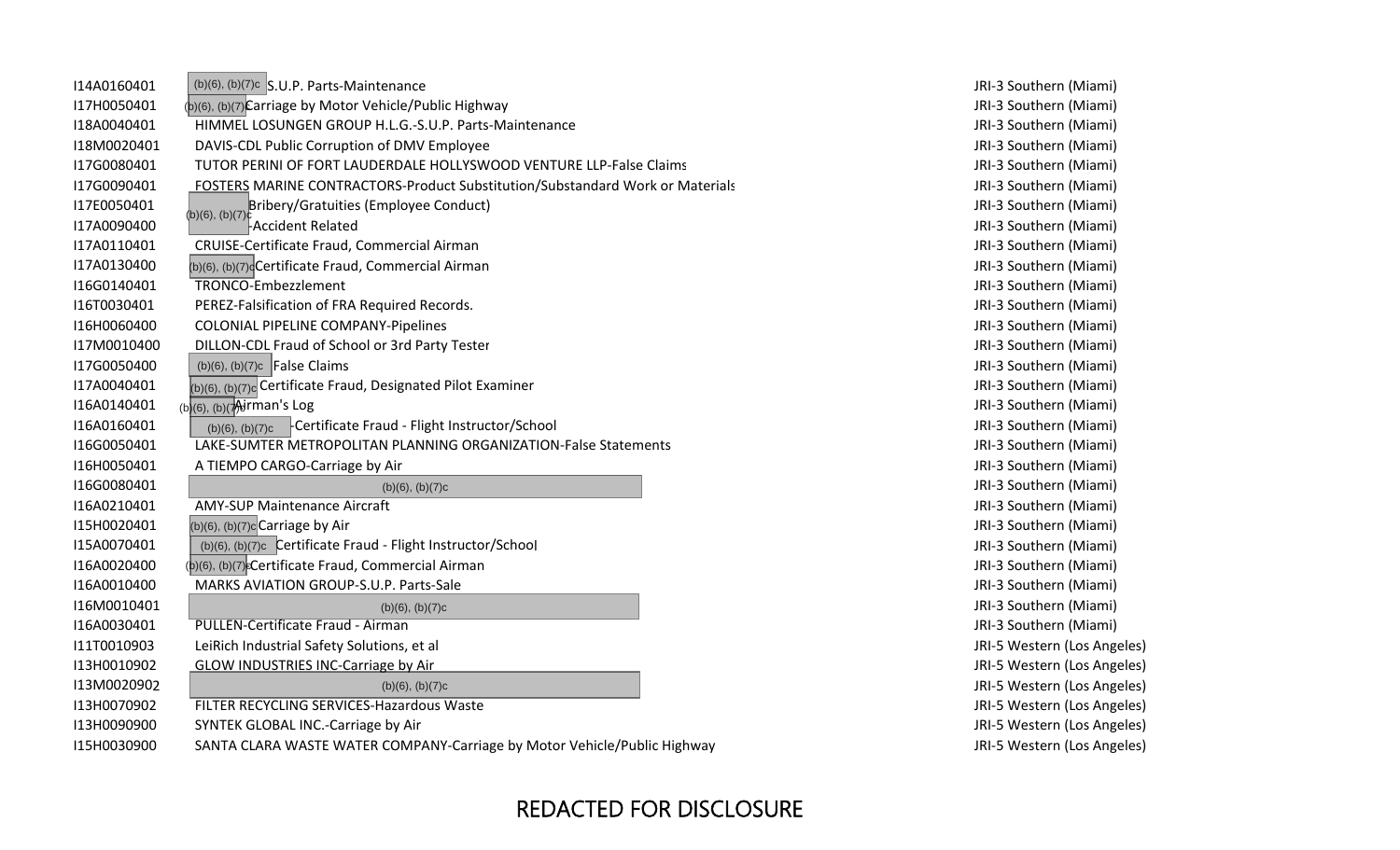| I19A0100902    | (b)(6), (b)( <i>Tertificate Fraud</i> , Commercial Airman                    |
|----------------|------------------------------------------------------------------------------|
| I17A0130902    | TRU-CORP-S.U.P. Parts-Maintenance                                            |
| I17A0160601    | (b)(6), (b)(7) dnauthorized Operation of an Aircraft                         |
| I18M0020601    | TRUCKER USA COLLEGE-CDL Fraud of School or 3rd Party Tester                  |
| I18H0010902    | (b)(6), (b)(7) <sup>c</sup> Carriage by Motor Vehicle/Public Highway         |
| I18M0020902    | <b>AUSTIN-CDL</b>                                                            |
| I18H0020902    | $(b)(6)$ , $(b)(7)c$                                                         |
| I16E0100902    | <b>SCHULTZ-Travel Card Misuse</b>                                            |
| I16H0040902    | BECNEL-Carriage by Motor Vehicle/Public Highway                              |
| I16H0070902    | ANTERRA SERVICES-Carriage by Motor Vehicle/Public Highway                    |
| I16G0130902    | US and the State of California ex rel. Rune Kraft v. CalPortland Constructio |
| I16E0090600    | (b)(6), (b)(7)c                                                              |
| I17A0080400    | <b>Mustang Sally Aviation</b>                                                |
| I16E0050902    | $(b)(6)$ , $(b)(7)c$                                                         |
| I16A0060902    | AMERI-KING CORPORATION-S.U.P. Parts-Sale                                     |
| I16G0070900    | AMERC-DBE Pass Through Fraud                                                 |
| I16H0030902    | JN TRUCKING-Carriage by Motor Vehicle/Public Highway                         |
| I16P0020900    | <b>ARCHER WESTERN CONTRACTORS-False Claims</b>                               |
| I16A0110902    | <b>STRELSKI-Airman's Log</b>                                                 |
| I15A0040902    | $(b)(6)$ , $(b)(7)c$                                                         |
| I15H0060902    | PRIVATE LABELS-Carriage by Motor Vehicle/Public Highway                      |
| I15H0040902    | RSR CORPORATION INC-Carriage by Motor Vehicle/Public Highway                 |
| I15H0050902    | PLAINS ALL AMERICAN PIPELINES-Pipelines                                      |
| I15H0070902    | DENISIU-Carriage by Motor Vehicle/Public Highway                             |
| I16E0040902    | $(b)(6)$ , $(b)(7)c$                                                         |
| I10G0000660202 | <b>KAREN CONSTRUCTION COMPANY - DBE Fraud</b>                                |
| I13G0070202    | WMCC INCORPORATED-DBE/MBE/WBE Fraud                                          |
| I13G0080202    | Lower Anthracite Transportation System                                       |
| I14M0040202    | ZHANG-Fraudulent Registration Filings (Reincarnated Carriers)                |
| I14H0020202    | Philadelphia Food Truck Explosion                                            |
| I14M0060202    | WINGATE-Certificate Fraud, Medical by Doctor                                 |
| I15M0010202    | (b)(6), (b)( $\frac{1}{2}$ alsification/Alteration of Inspection Records     |
| I15G0090202    | MADURA STEEL-DBE Pass Through Fraud                                          |
| I16H0010202    | W. E. UNGER & ASSOCIATES-PHMSA Cylinders and Packaging                       |

JRI-5 Western (Los Angeles) JRI-5 Western (Los Angeles) JRI‐5 Western (Los Angeles) JRI-5 Western (Los Angeles) JRI‐5 Western (Los Angeles) JRI-5 Western (Los Angeles) JRI-5 Western (Los Angeles) JRI-5 Western (Los Angeles) JRI-5 Western (Los Angeles) JRI-5 Western (Los Angeles) on, et al. The State of California ex relationship on the State of Construction, et al. JRI‐5 Western (Los Angeles) JRI-5 Western (Los Angeles) JRI‐5 Western (Los Angeles) JRI-5 Western (Los Angeles) JRI-5 Western (Los Angeles) JRI-5 Western (Los Angeles) JRI-5 Western (Los Angeles) JRI-5 Western (Los Angeles) JRI-5 Western (Los Angeles) JRI‐5 Western (Los Angeles) JRI-5 Western (Los Angeles) JRI-5 Western (Los Angeles) JRI-5 Western (Los Angeles) JRI-5 Western (Los Angeles) JRI‐5 Western (Los Angeles) JRI-1 Northeastern (King of Prussia) JRI-1 Northeastern (King of Prussia) JRI-1 Northeastern (King of Prussia) JRI-1 Northeastern (King of Prussia) JRI-1 Northeastern (King of Prussia) JRI-1 Northeastern (King of Prussia) JRI-1 Northeastern (King of Prussia) JRI-1 Northeastern (King of Prussia) JRI-1 Northeastern (King of Prussia)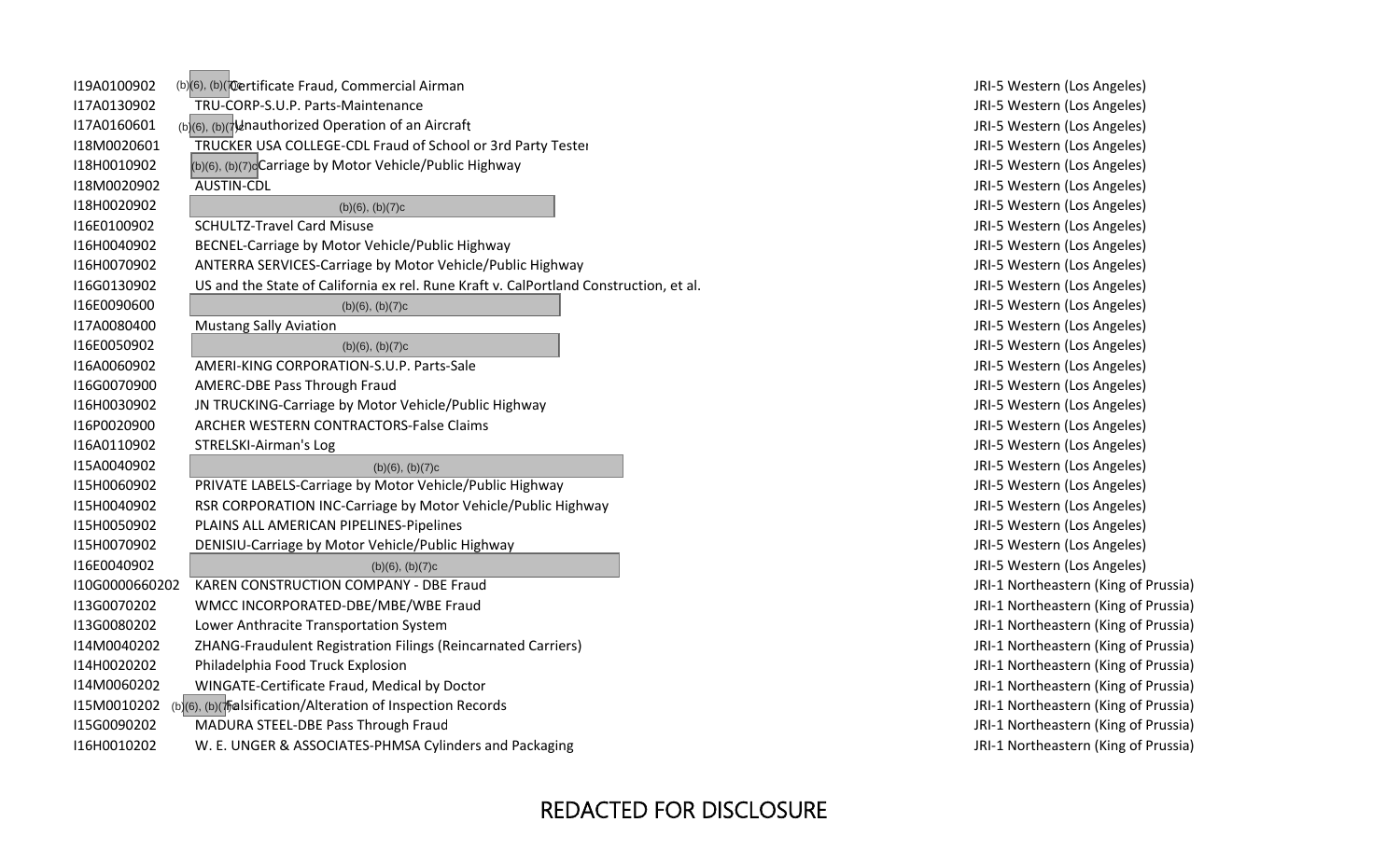| I17G0090202       | MODAWI-DBE Eligibility Fraud (Financial/Ownership/Control)                       | JRI-1 Northeastern (King of I |
|-------------------|----------------------------------------------------------------------------------|-------------------------------|
| I18T0010300       | PRESTIGE IMPORTS-Falsification of Federal Motor Vehicle Safety Standards (FMVSS) | JRI-1 Northeastern (King of I |
| I18A0050202       | (b)(6), (b)(7)c Certificate Fraud, Non-Commercial Airman                         | JRI-1 Northeastern (King of I |
| I11G0010903       | Washington State Construction Fraud Initiative                                   | JRI-5 Western (Seattle)       |
| I14M0100903       | (b)(6), (b)(7) Eraudulent Registration Filings (Reincarnated Carriers)           | JRI-5 Western (Seattle)       |
| I14M0110903       | MULTISTAR INDUSTRIES - Fraudulent Registration Filings (Reincarnated Carriers)   | JRI-5 Western (Seattle)       |
| I14E0040900       | $(b)(6)$ , $(b)(7)c$ Conflict of Interest                                        | JRI-5 Western (Seattle)       |
| I15M0010903       | PREMIUM DRUG SCREENING-Drug and Alcohol Program Violation                        | JRI-5 Western (Seattle)       |
| I15G0100903       | SUNDANCER ELECTRIC-DBE Fraud                                                     | JRI-5 Western (Seattle)       |
| I17H0010903       | <b>OLYMPIC MOVING AND STORAGE-Carriage by Motor Vehicle/Public Highway</b>       | JRI-5 Western (Seattle)       |
| I17M0010903       | (b)(6), (b)(7) Fraudulent Registration Filings (Reincarnated Carriers)           | JRI-5 Western (Seattle)       |
| I17M0020903       | <b>CHENEY TRANSPORTATION-Log Books</b>                                           | JRI-5 Western (Seattle)       |
| I18A0130903       | MCINTYRE-Aiming a Laser Pointer at an Aircraft                                   | JRI-5 Western (Seattle)       |
| I19A0020903       | (b)(6), (b)(7)c Certificate Fraud, Medical by Airman                             | JRI-5 Western (Seattle)       |
| <b>I14E001CCU</b> | FAA PRISM Disruption of Services                                                 | Data Analytics and Compute    |
| <b>I16N001CCU</b> | <b>HYNES-Security Vulnerability</b>                                              | Data Analytics and Compute    |
| I11M0030100       | FATHER AND SON MOVING AND STORAGE-Other                                          | JRI-1 Northeastern (Cambrid   |
| I12G0040100       | Cherry Hill Construction Company, Inc.                                           | JRI-1 Northeastern (Cambrid   |
| I13A0020100       | Triumph Engine Control Systems, LLC                                              | JRI-1 Northeastern (Cambrid   |
| I13M0010100       | DUSHKU-Attempted Bribery                                                         | JRI-1 Northeastern (Cambrid   |
| I14A0030100       | AERO-BOND CORPORATION-S.U.P. Parts-Manufacturing                                 | JRI-1 Northeastern (Cambrid   |
| I14G0020100       | M.A.R.T.-Embezzlement                                                            | JRI-1 Northeastern (Cambrid   |
| I17G0010100       | MICHAEL BAKER INTERNATIONAL (MBI)-Overbilling                                    | JRI-1 Northeastern (Cambrid   |
| I17A0020100       | $(b)(6)$ , $(b)(7)c$                                                             | JRI-1 Northeastern (Cambrid   |
| I17G0040100       | KUBRICKY CONSTRUCTION CORP.-Embezzlement                                         | JRI-1 Northeastern (Cambrid   |
| I18A0020100       | EFTHIMIATOS-Unauthorized Operation of an Aircraft                                | JRI-1 Northeastern (Cambrid   |
| I14G0040100       | $(b)(6)$ , $(b)(7)c$                                                             | JRI-1 Northeastern (Cambrid   |
| I14G0050100       | <b>CH2M HILL-False Claims</b>                                                    | JRI-1 Northeastern (Cambrid   |
| I14G0090100       | CARDI CORPORATION-Product Substitution/Substandard Work or Materials             | JRI-1 Northeastern (Cambrid   |
| I15G0010100       | <b>TRINITY INDUSTRIES-Product Substitution/Substandard Work or Materials</b>     | JRI-1 Northeastern (Cambrid   |
| I16G0060100       | $(b)(6)$ , $(b)(7)c$ Embezzlement                                                | JRI-1 Northeastern (Cambrid   |
| I16E0020100       | Child Pornography                                                                | JRI-1 Northeastern (Cambrid   |
| I12A0020600       | FLIGHT DIRECTOR INCORPORATED-S.U.P. Parts-Sale                                   | JRI-3 Southern (Fort Worth)   |
| I13G0110600       | U.S. ex rel. Thigpin v. Texas A&M University Research Foundation                 | JRI-3 Southern (Fort Worth)   |

JRI-1 Northeastern (King of Prussia) JRI-1 Northeastern (King of Prussia) JRI-1 Northeastern (King of Prussia) JRI-5 Western (Seattle) JRI-5 Western (Seattle) JRI-5 Western (Seattle) JRI-5 Western (Seattle) JRI-5 Western (Seattle) JRI-5 Western (Seattle) JRI-5 Western (Seattle) JRI-5 Western (Seattle) JRI-5 Western (Seattle) JRI-5 Western (Seattle) JRI‐5 Western (Seattle) Data Analytics and Computer Crimes Data Analytics and Computer Crimes JRI-1 Northeastern (Cambridge) JRI-1 Northeastern (Cambridge) JRI-1 Northeastern (Cambridge) JRI-1 Northeastern (Cambridge) JRI-1 Northeastern (Cambridge) JRI-1 Northeastern (Cambridge) JRI-1 Northeastern (Cambridge) JRI-1 Northeastern (Cambridge) JRI-1 Northeastern (Cambridge) JRI-1 Northeastern (Cambridge) JRI‐1 Northeastern (Cambridge) JRI-1 Northeastern (Cambridge) JRI-1 Northeastern (Cambridge) JRI-1 Northeastern (Cambridge) JRI-1 Northeastern (Cambridge) JRI-1 Northeastern (Cambridge) JRI-3 Southern (Fort Worth)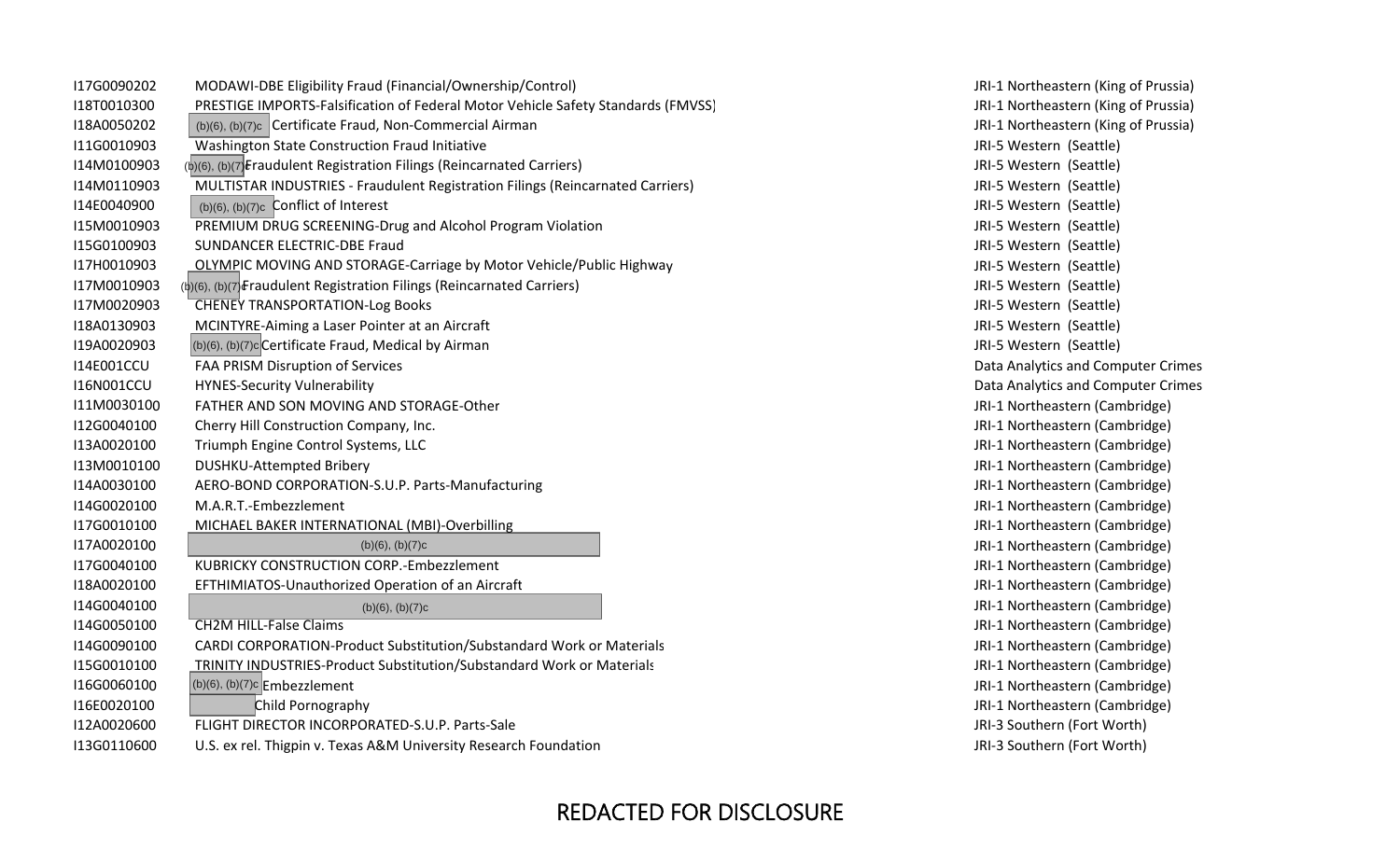| I15G0010600 | <b>GRUPO TRADECO INFRASTRUCTURE-False Claims</b>                                      |
|-------------|---------------------------------------------------------------------------------------|
| I15G0030600 | <b>WORLD CORPORATION-False Claims</b>                                                 |
| I15A0050600 | HOUSTON DESIGNATED PILOT EXAMINERS GROUP-Certificate Fraud - Flight Instructor/School |
| I15A0070600 | $(b)(6)$ , $(b)(7)c$ S.U.P. Parts-Maintenance                                         |
| I18A0040600 | <b>BUDREAU-Unauthorized Operation of an Aircraft</b>                                  |
| I18A0100602 | $(b)(6)$ , $(b)(7)c$ Interference or tampering with an aircraft                       |
| I18E0030602 | (b)(6), (b)(7) Bribery/Gratuities (Employee Conduct)                                  |
| I18E0050600 | B - Drug and Alcohol Program Violation                                                |
| I19A0010602 | CAMARILLO-MORALES-Aiming a Laser Pointer at an Aircraft                               |
| I19A0030600 | (b)(6), (b)(7) Certificate Fraud - Flight Instructor/School                           |
| I17P0030600 | <b>SCHATZ PUBLISHING GROUP LLC-False Claims</b>                                       |
| I17G0020601 | CITY OF COLORADO SPRINGS- MOUNTAIN METROPOLITAN TRANSIT (MMT)-False Claims            |
| I17A0140600 | (b)(6), (b)(7) Unmanned Aircraft Systems (UAS)                                        |
| I17A0150602 | JONES-Aiming a Laser Pointer at an Aircraft                                           |
| I17P0040600 | <b>NATIONAL INSTRUMENTS CORPORATION-False Claims</b>                                  |
| I18G0020600 | DFW AIRPORT BOARD-False Claims                                                        |
| I16A0040600 | INTERSTATE HELICOPTERS, INCORPORATED-Certificate Fraud, Air Carrier                   |
| I16H0050600 | <b>SUNOCO LOGISTICS PARTNERS-Pipelines</b>                                            |
| I16E0080600 | (b)(6), (b)(7) Other                                                                  |
| I17T0010600 | UNION PACIFIC RAILROAD-Falsification of FRA Required Records.                         |
| I17Z0020600 | (b)(6), (b)(7)c mpersonation of Government Official                                   |
| I17A0080600 | $(b)(6)$ , $(b)(7)$ Aiming a Laser Pointer at an Aircraft                             |
| I15M0060600 | CRUZ & SONS TRANSPORTATION-Attempted Bribery                                          |
| I15G0110600 | CKORP-Product Substitution/Substandard Work or Materials                              |
| I16A0010600 | RENUE AIRCRAFT-Certificate Fraud, Repair Station                                      |
| I16E0020600 | FULCHER-Pornography                                                                   |
| I16A0030600 | GODWIN-Certificate Fraud, Medical by Airman                                           |
| I16H0020600 | VIKING PROPANE-Carriage by Motor Vehicle/Public Highway                               |

 JRI‐3 Southern (Fort Worth) JRI‐3 Southern (Fort Worth) JRI‐3 Southern (Fort Worth) JRI‐3 Southern (Fort Worth) JRI‐3 Southern (Fort Worth) JRI‐3 Southern (Fort Worth) JRI‐3 Southern (Fort Worth) JRI‐3 Southern (Fort Worth) JRI‐3 Southern (Fort Worth) JRI‐3 Southern (Fort Worth) JRI‐3 Southern (Fort Worth) JRI‐3 Southern (Fort Worth) JRI‐3 Southern (Fort Worth) JRI‐3 Southern (Fort Worth) JRI‐3 Southern (Fort Worth) JRI‐3 Southern (Fort Worth) JRI‐3 Southern (Fort Worth) JRI‐3 Southern (Fort Worth) JRI‐3 Southern (Fort Worth) JRI‐3 Southern (Fort Worth) JRI‐3 Southern (Fort Worth) JRI‐3 Southern (Fort Worth) JRI‐3 Southern (Fort Worth) JRI‐3 Southern (Fort Worth) JRI‐3 Southern (Fort Worth) JRI‐3 Southern (Fort Worth) JRI‐3 Southern (Fort Worth) JRI‐3 Southern (Fort Worth)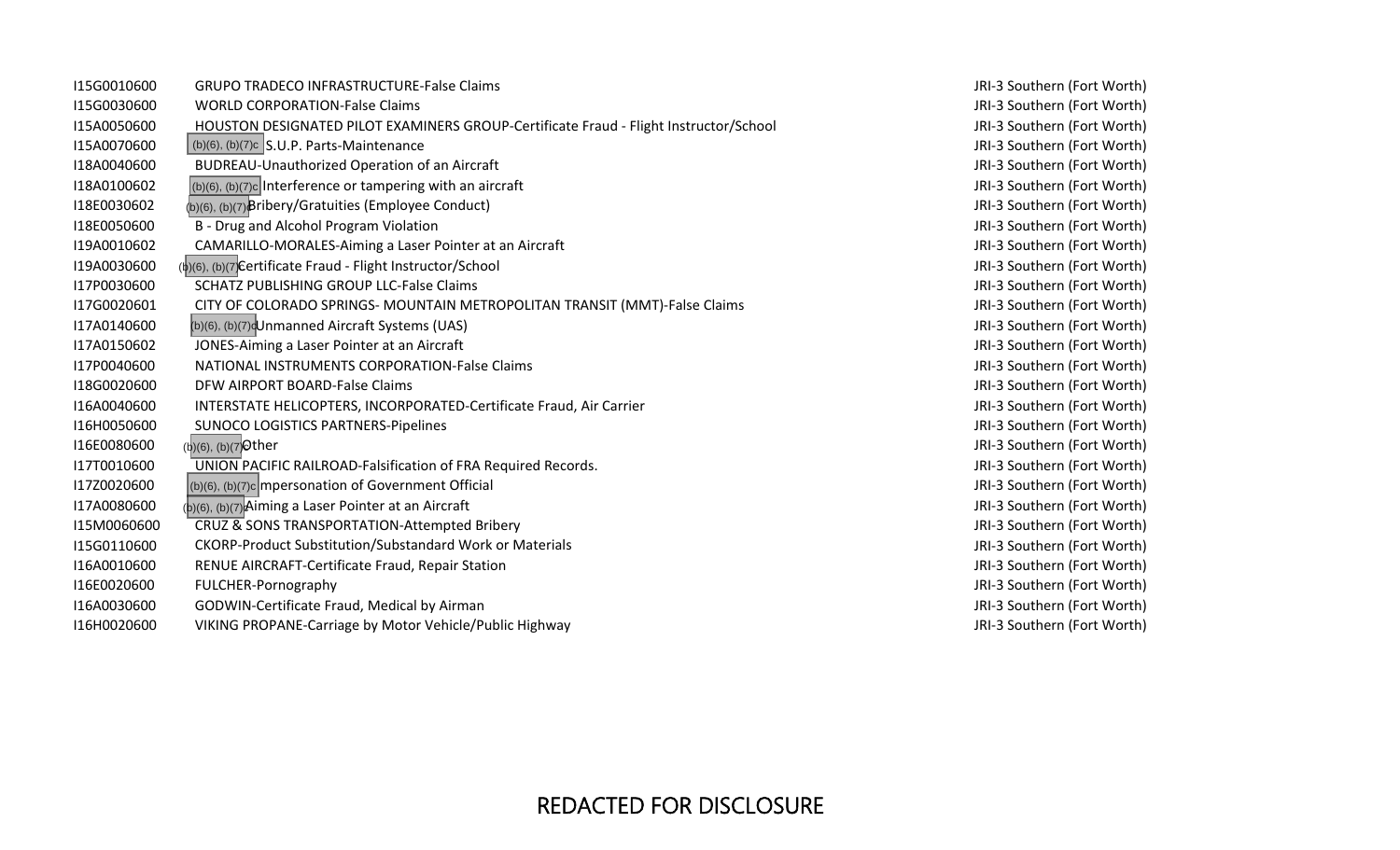| category                | openDate   | closeDate  | state_label |
|-------------------------|------------|------------|-------------|
| A- Aviation             | 03/16/2009 | 08/20/2019 | Closed      |
| W- Workforce Protection | 01/06/2010 | 01/08/2018 | Closed      |
| G- Grant                | 01/06/2010 | 02/14/2019 | Closed      |
| A- Aviation             | 02/02/2012 | 10/24/2019 | Closed      |
| G- Grant                | 05/17/2012 | 09/09/2019 | Closed      |
| W- Workforce Protection | 01/16/2014 | 12/10/2018 | Closed      |
| G- Grant                | 06/19/2018 | 05/09/2019 | Closed      |
| E-Employee              | 07/14/2017 | 04/04/2019 | Closed      |
| E-Employee              | 11/16/2017 | 11/29/2018 | Closed      |
| E-Employee              | 12/04/2017 | 11/21/2018 | Closed      |
| T-Transportation Safety | 04/26/2018 | 08/22/2018 | Closed      |
| G- Grant                | 05/09/2018 | 06/11/2019 | Closed      |
| G- Grant                | 06/06/2018 | 04/12/2019 | Closed      |
| E- Employee             | 02/15/2017 | 09/27/2019 | Closed      |
| A- Aviation             | 03/06/2017 | 02/08/2018 | Closed      |
| E-Employee              | 03/24/2017 | 06/18/2019 | Closed      |
| G- Grant                | 04/14/2017 | 01/23/2018 | Closed      |
| G- Grant                | 05/12/2017 | 11/29/2018 | Closed      |
| G- Grant                | 06/28/2017 | 10/26/2018 | Closed      |
| T-Transportation Safety | 11/24/2015 | 03/08/2018 | Closed      |
| G- Grant                | 04/18/2016 | 04/09/2018 | Closed      |
| A- Aviation             | 07/12/2016 | 01/12/2018 | Closed      |
| E-Employee              | 08/12/2016 | 08/27/2019 | Closed      |
| G- Grant                | 09/19/2016 | 10/23/2018 | Closed      |
| G- Grant                | 11/22/2016 | 03/29/2018 | Closed      |
| E-Employee              | 02/05/2014 | 10/30/2018 | Closed      |
| W- Workforce Protection | 05/16/2014 | 05/22/2018 | Closed      |
| M- Motor Carrier        | 10/21/2014 | 01/23/2019 | Closed      |
| G- Grant                | 02/26/2015 | 04/18/2019 | Closed      |
| G- Grant                | 07/30/2015 | 03/28/2018 | Closed      |
| E-Employee              | 10/27/2015 | 06/25/2019 | Closed      |
| M- Motor Carrier        | 11/03/2011 | 08/15/2018 | Closed      |
| E-Employee              | 02/26/2014 | 06/15/2018 | Closed      |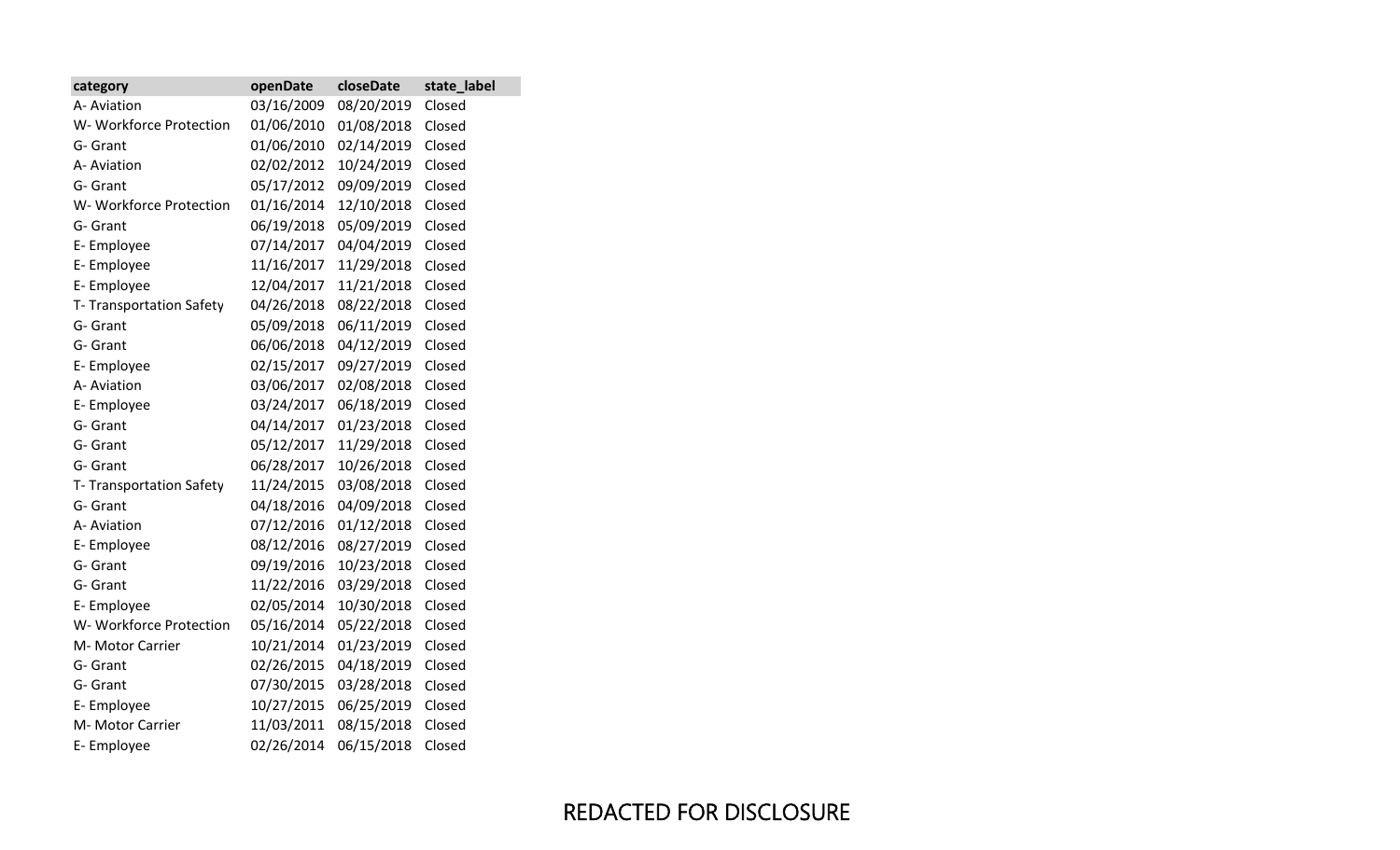| E-Employee              | 03/25/2014 | 06/15/2018 | Closed |
|-------------------------|------------|------------|--------|
| E-Employee              | 12/02/2014 | 05/24/2018 | Closed |
| G- Grant                | 01/30/2015 | 01/04/2018 | Closed |
| A- Aviation             | 04/07/2015 | 06/15/2018 | Closed |
| A- Aviation             | 11/13/2018 | 08/05/2019 | Closed |
| M- Motor Carrier        | 12/10/2018 | 02/19/2019 | Closed |
| E-Employee              | 12/18/2017 | 09/10/2018 | Closed |
| E-Employee              | 02/14/2018 | 04/24/2019 | Closed |
| P- Procurement          | 02/15/2018 | 05/22/2019 | Closed |
| E-Employee              | 02/16/2018 | 12/10/2019 | Closed |
| E-Employee              | 04/26/2018 | 07/05/2019 | Closed |
| E-Employee              | 07/12/2018 | 03/19/2019 | Closed |
| P- Procurement          | 06/20/2017 | 10/09/2018 | Closed |
| A- Aviation             | 08/23/2017 | 04/10/2018 | Closed |
| P- Procurement          | 09/20/2017 | 05/04/2018 | Closed |
| G- Grant                | 09/26/2017 | 06/15/2018 | Closed |
| A- Aviation             | 10/26/2017 | 12/28/2018 | Closed |
| E-Employee              | 11/21/2017 | 07/05/2019 | Closed |
| E-Employee              | 01/11/2017 | 02/27/2018 | Closed |
| G- Grant                | 02/02/2017 | 12/26/2019 | Closed |
| E-Employee              | 02/23/2017 | 07/19/2018 | Closed |
| A- Aviation             | 03/09/2017 | 02/21/2018 | Closed |
| G- Grant                | 03/30/2017 | 02/08/2019 | Closed |
| A- Aviation             | 05/02/2017 | 12/12/2018 | Closed |
| G- Grant                | 05/20/2016 | 04/04/2019 | Closed |
| E-Employee              | 06/27/2016 | 02/16/2018 | Closed |
| G- Grant                | 09/21/2016 | 04/16/2019 | Closed |
| W- Workforce Protection | 10/13/2016 | 06/08/2018 | Closed |
| H-Hazmat                | 10/13/2016 | 04/04/2019 | Closed |
| H-Hazmat                | 11/14/2016 | 12/20/2019 | Closed |
| E-Employee              | 06/26/2015 | 03/15/2018 | Closed |
| G- Grant                | 10/06/2015 | 05/23/2018 | Closed |
| W- Workforce Protection | 11/04/2015 | 10/09/2019 | Closed |
| E-Employee              | 02/23/2016 | 12/31/2019 | Closed |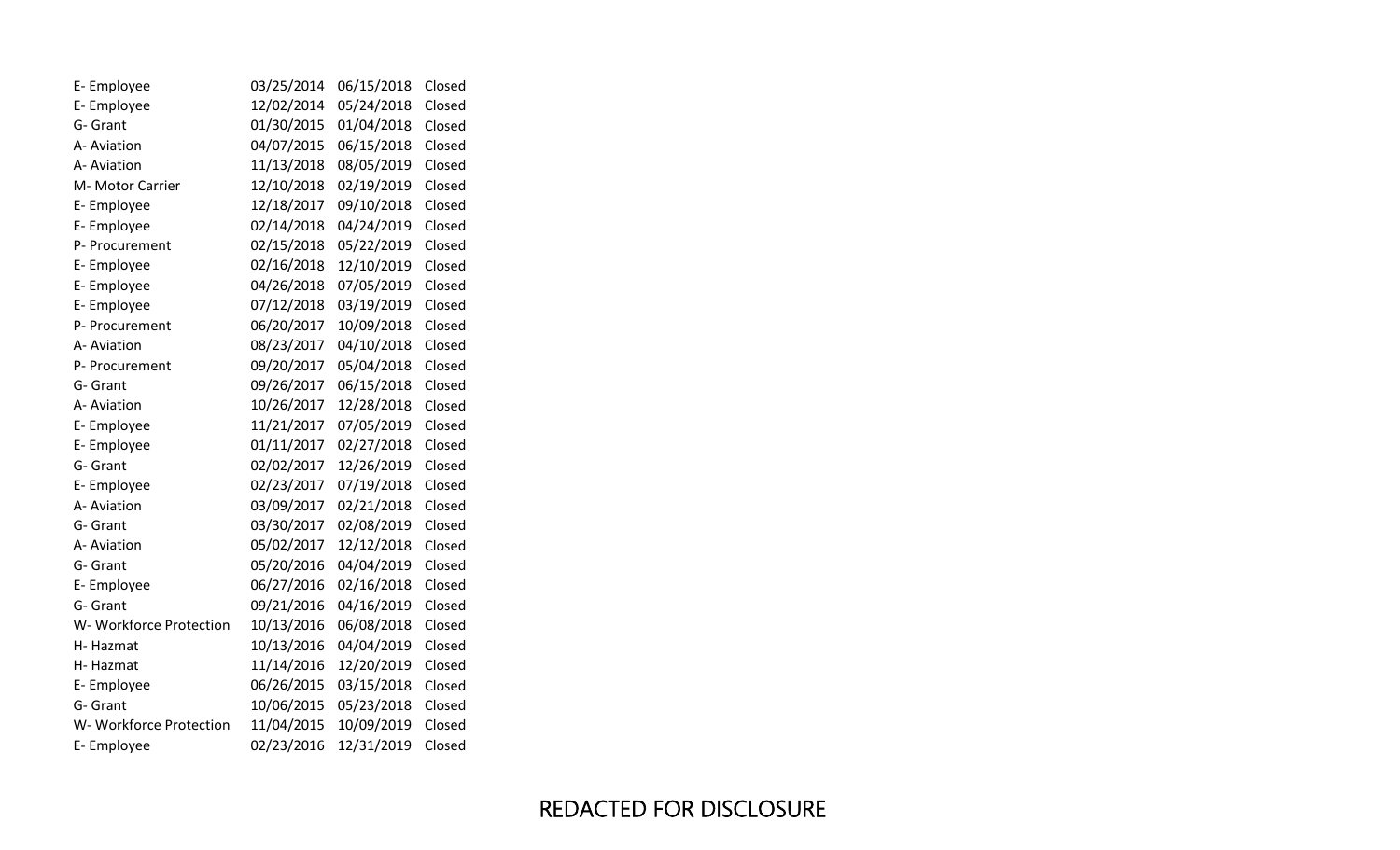| G- Grant                | 03/21/2016 | 03/08/2018 | Closed |
|-------------------------|------------|------------|--------|
| P- Procurement          | 05/18/2016 | 02/16/2018 | Closed |
| M- Motor Carrier        | 08/25/2014 | 08/28/2019 | Closed |
| G- Grant                | 12/17/2014 | 09/27/2019 | Closed |
| H-Hazmat                | 12/18/2014 | 06/26/2019 | Closed |
| H-Hazmat                | 04/28/2015 | 01/08/2018 | Closed |
| H-Hazmat                | 06/24/2015 | 12/19/2019 | Closed |
| G- Grant                | 01/06/2016 | 09/25/2019 | Closed |
| G- Grant                | 05/15/2018 | 06/04/2019 | Closed |
| A- Aviation             | 06/01/2018 | 11/09/2018 | Closed |
| H-Hazmat                | 06/29/2018 | 01/07/2019 | Closed |
| M- Motor Carrier        | 09/26/2018 | 10/31/2019 | Closed |
| A- Aviation             | 11/16/2018 | 12/04/2019 | Closed |
| N-Intrusion             | 01/23/2019 | 07/08/2019 | Closed |
| E-Employee              | 05/02/2017 | 08/13/2019 | Closed |
| G- Grant                | 05/04/2017 | 03/27/2018 | Closed |
| H-Hazmat                | 05/15/2017 | 04/08/2019 | Closed |
| M- Motor Carrier        | 07/05/2017 | 09/09/2019 | Closed |
| A- Aviation             | 09/15/2017 | 04/25/2019 | Closed |
| G- Grant                | 03/20/2018 | 10/26/2018 | Closed |
| A- Aviation             | 08/31/2016 | 09/20/2018 | Closed |
| H-Hazmat                | 10/18/2016 | 08/19/2019 | Closed |
| G- Grant                | 01/09/2017 | 05/29/2018 | Closed |
| E-Employee              | 03/08/2017 | 06/14/2018 | Closed |
| H-Hazmat                | 03/08/2017 | 12/04/2019 | Closed |
| M- Motor Carrier        | 04/24/2017 | 09/20/2019 | Closed |
| H-Hazmat                | 01/13/2016 | 12/20/2019 | Closed |
| A- Aviation             | 01/13/2016 | 03/13/2019 | Closed |
| A- Aviation             | 01/29/2016 | 01/24/2018 | Closed |
| E-Employee              | 02/22/2016 | 06/26/2019 | Closed |
| G- Grant                | 06/08/2016 | 10/08/2019 | Closed |
| T-Transportation Safety | 06/23/2016 | 03/07/2018 | Closed |
| G- Grant                | 01/21/2009 | 02/19/2019 | Closed |
| W- Workforce Protection | 12/30/2008 | 03/20/2018 | Closed |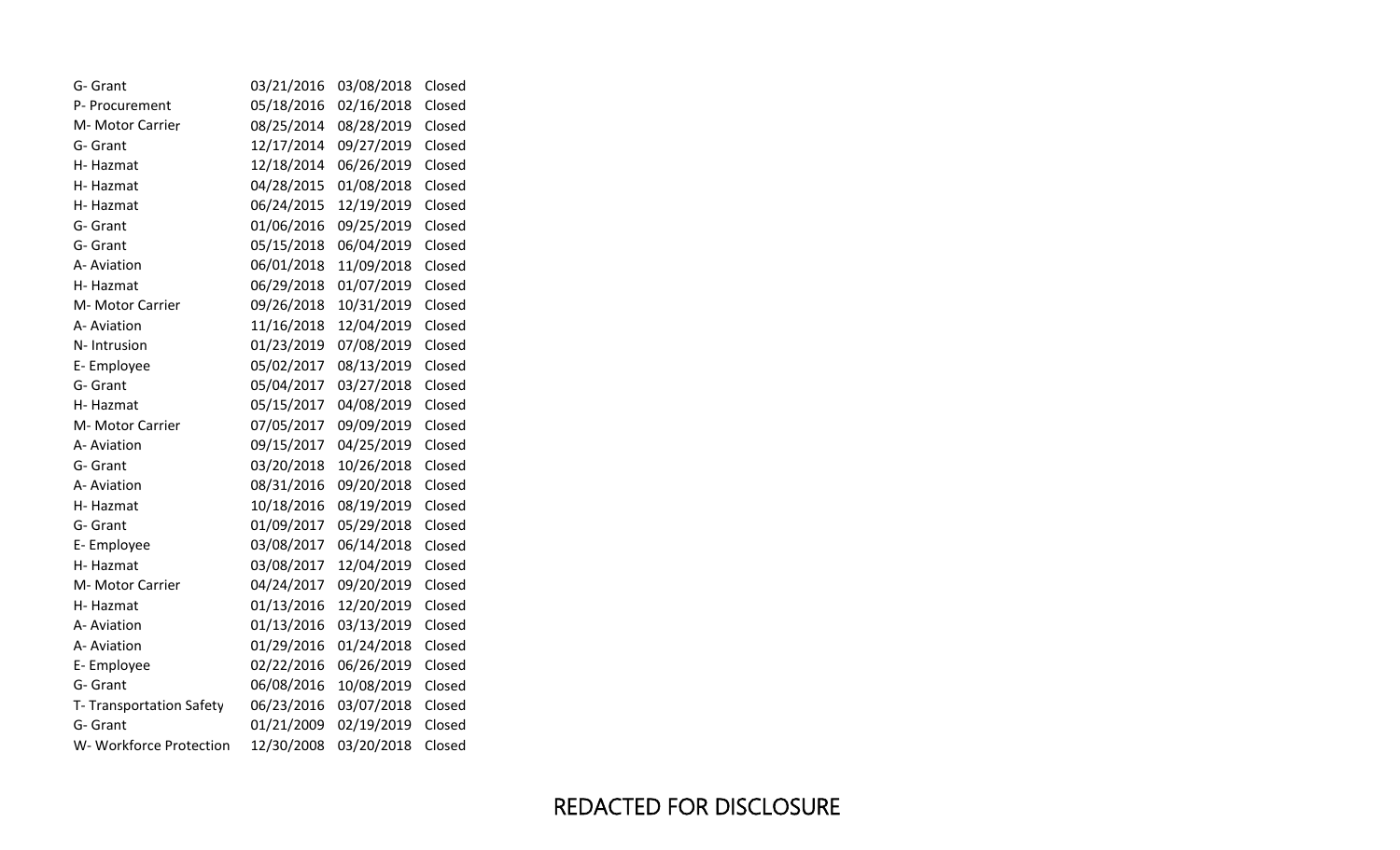| G- Grant                | 06/26/2008 | 04/18/2018 | Closed |
|-------------------------|------------|------------|--------|
| W- Workforce Protection | 01/19/2010 | 01/09/2018 | Closed |
| G- Grant                | 08/23/2010 | 10/04/2018 | Closed |
| G- Grant                | 02/15/2011 | 02/09/2018 | Closed |
| M- Motor Carrier        | 11/22/2017 | 09/27/2019 | Closed |
| G- Grant                | 03/08/2018 | 09/03/2019 | Closed |
| H-Hazmat                | 04/28/2017 | 11/14/2018 | Closed |
| E-Employee              | 06/27/2017 | 02/07/2019 | Closed |
| H-Hazmat                | 07/12/2017 | 01/10/2019 | Closed |
| A- Aviation             | 08/28/2017 | 04/30/2019 | Closed |
| A- Aviation             | 11/15/2017 | 09/27/2019 | Closed |
| G- Grant                | 11/16/2017 | 04/12/2019 | Closed |
| G- Grant                | 11/17/2016 | 04/18/2019 | Closed |
| M- Motor Carrier        | 12/15/2016 | 03/15/2018 | Closed |
| G- Grant                | 01/09/2017 | 03/19/2018 | Closed |
| G- Grant                | 02/23/2017 | 06/05/2019 | Closed |
| G- Grant                | 04/20/2017 | 09/13/2019 | Closed |
| Z-Other                 | 04/28/2017 | 06/27/2019 | Closed |
| G- Grant                | 06/14/2016 | 09/27/2019 | Closed |
| G- Grant                | 10/18/2016 | 09/25/2019 | Closed |
| A- Aviation             | 10/20/2016 | 02/06/2018 | Closed |
| M- Motor Carrier        | 11/08/2016 | 03/15/2018 | Closed |
| E-Employee              | 11/09/2016 | 10/04/2018 | Closed |
| M- Motor Carrier        | 11/09/2016 | 09/26/2019 | Closed |
| G- Grant                | 06/12/2015 | 04/17/2019 | Closed |
| M- Motor Carrier        | 08/13/2015 | 05/29/2018 | Closed |
| M- Motor Carrier        | 08/24/2015 | 08/09/2018 | Closed |
| G- Grant                | 10/05/2015 | 03/29/2018 | Closed |
| G- Grant                | 10/27/2015 | 04/11/2019 | Closed |
| A- Aviation             | 11/19/2015 | 02/11/2019 | Closed |
| W- Workforce Protection | 10/22/2014 | 04/16/2019 | Closed |
| T-Transportation Safety | 11/25/2014 | 05/08/2019 | Closed |
| H-Hazmat                | 12/16/2014 | 09/16/2019 | Closed |
| G- Grant                | 01/30/2015 | 04/12/2019 | Closed |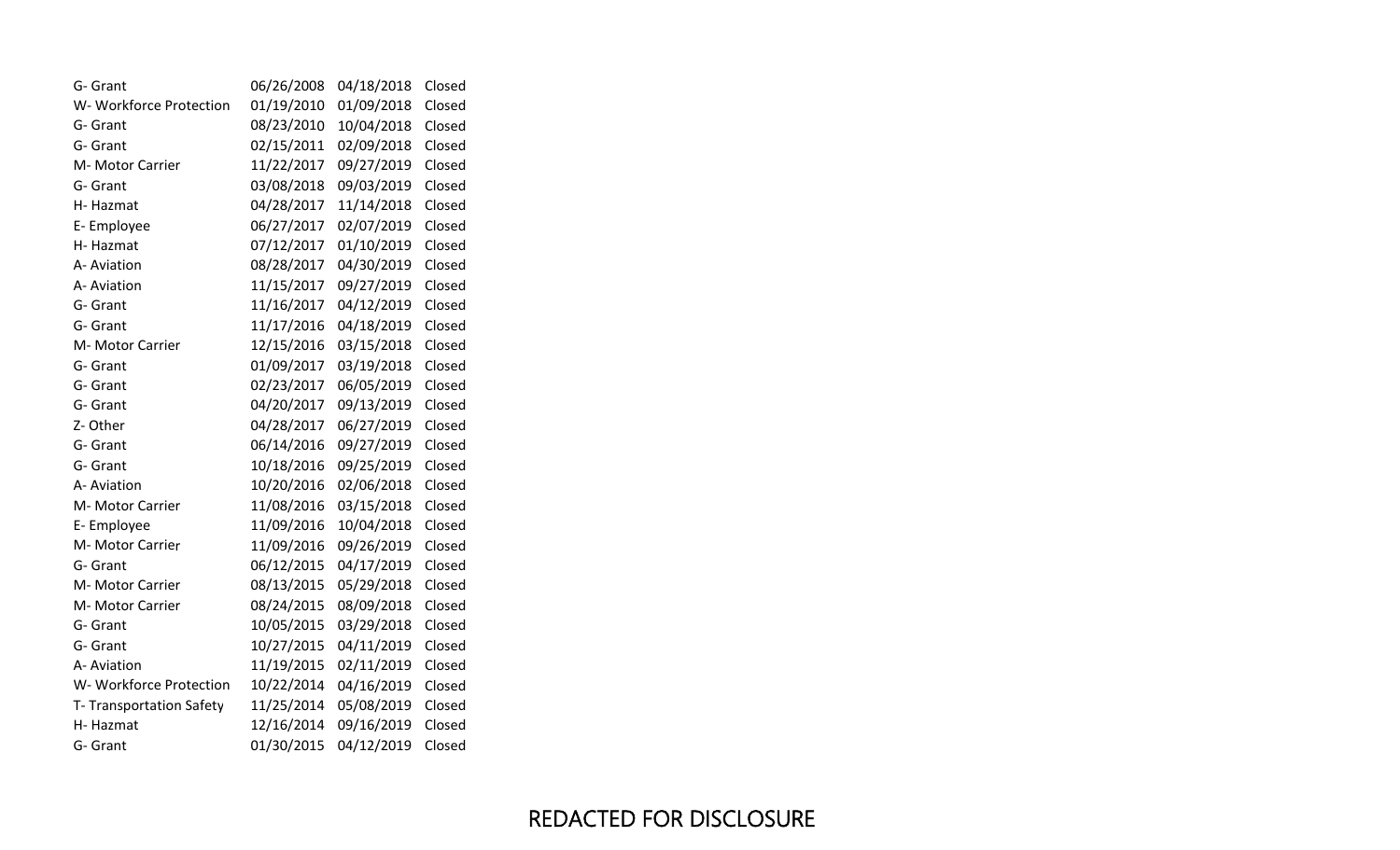| G- Grant                | 02/11/2015 | 11/15/2019 | Closed |
|-------------------------|------------|------------|--------|
| M- Motor Carrier        | 03/05/2015 | 02/08/2018 | Closed |
| G- Grant                | 03/12/2013 | 05/11/2018 | Closed |
| M- Motor Carrier        | 05/31/2013 | 03/06/2018 | Closed |
| M- Motor Carrier        | 07/01/2013 | 10/28/2019 | Closed |
| W- Workforce Protection | 07/14/2014 | 01/08/2019 | Closed |
| G- Grant                | 07/24/2014 | 01/26/2018 | Closed |
| E-Employee              | 08/21/2014 | 04/17/2019 | Closed |
| G- Grant                | 07/20/2011 | 03/20/2018 | Closed |
| H-Hazmat                | 12/28/2011 | 03/12/2018 | Closed |
| G- Grant                | 02/14/2012 | 02/09/2018 | Closed |
| G- Grant                | 09/14/2012 | 03/20/2018 | Closed |
| M- Motor Carrier        | 11/02/2012 | 09/09/2019 | Closed |
| H-Hazmat                | 02/11/2013 | 04/12/2019 | Closed |
| M- Motor Carrier        | 07/30/2009 | 11/21/2018 | Closed |
| M- Motor Carrier        | 08/03/2010 | 09/13/2018 | Closed |
| G- Grant                | 01/10/2013 | 02/13/2018 | Closed |
| G- Grant                | 03/05/2014 | 11/27/2019 | Closed |
| H-Hazmat                | 06/11/2014 | 08/06/2018 | Closed |
| M- Motor Carrier        | 10/05/2015 | 06/22/2018 | Closed |
| A- Aviation             | 06/27/2018 | 07/23/2019 | Closed |
| G- Grant                | 09/26/2018 | 08/20/2019 | Closed |
| M- Motor Carrier        | 03/05/2019 | 11/26/2019 | Closed |
| A- Aviation             | 05/20/2016 | 01/04/2018 | Closed |
| G- Grant                | 08/04/2016 | 11/21/2019 | Closed |
| E-Employee              | 01/12/2017 | 01/25/2019 | Closed |
| H-Hazmat                | 02/24/2017 | 03/22/2019 | Closed |
| P- Procurement          | 07/28/2017 | 11/18/2019 | Closed |
| G- Grant                | 11/20/2017 | 04/26/2019 | Closed |
| H-Hazmat                | 01/22/2013 | 03/15/2019 | Closed |
| A- Aviation             | 08/28/2013 | 10/04/2018 | Closed |
| G- Grant                | 02/06/2014 | 12/28/2018 | Closed |
| M- Motor Carrier        | 06/20/2014 | 09/19/2018 | Closed |
| A- Aviation             | 07/17/2014 | 05/15/2019 | Closed |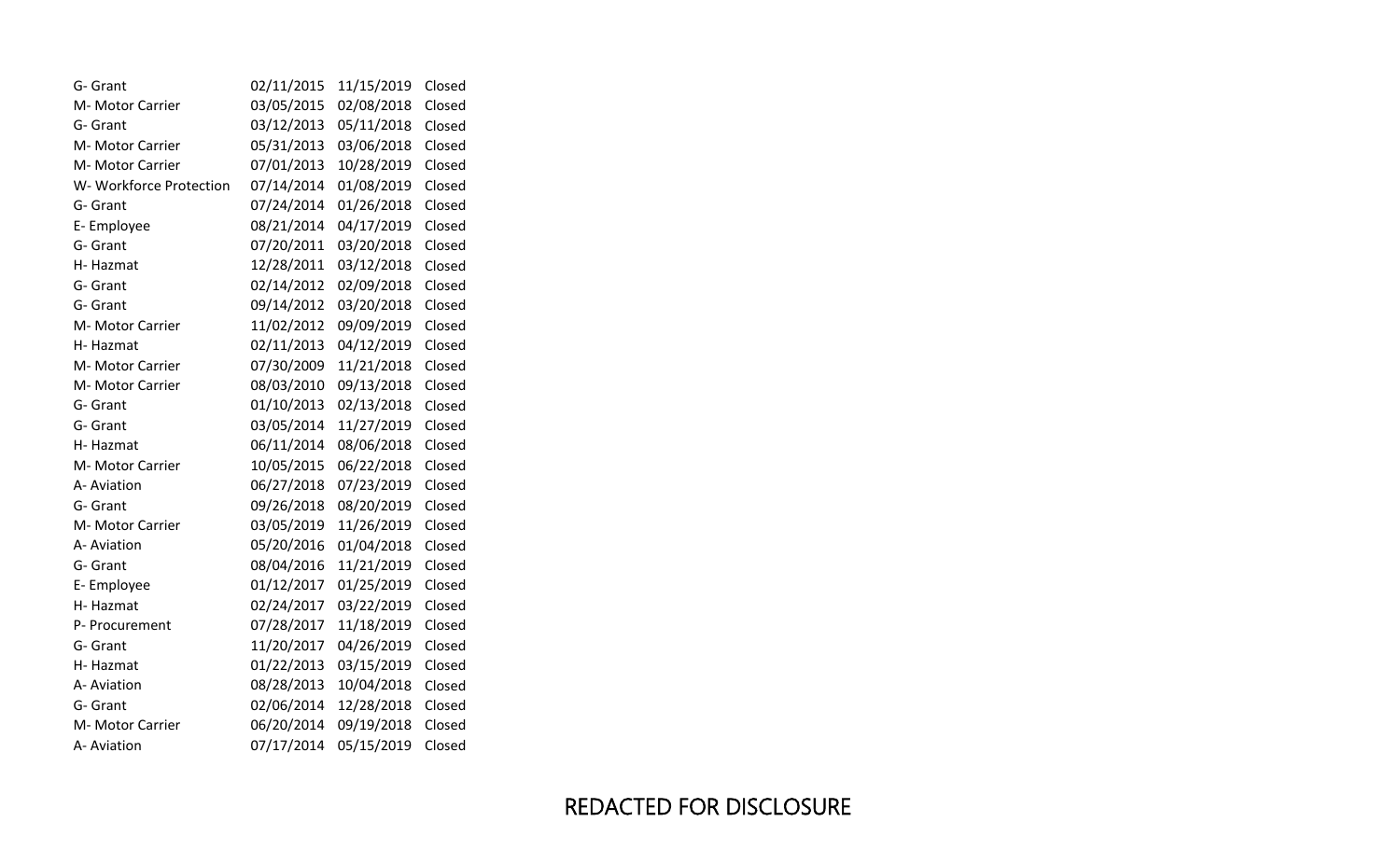| A- Aviation              | 09/26/2014 | 09/18/2019 | Closed |
|--------------------------|------------|------------|--------|
| H-Hazmat                 | 09/01/2017 | 09/12/2018 | Closed |
| A- Aviation              | 04/27/2018 | 03/25/2019 | Closed |
| M- Motor Carrier         | 06/15/2018 | 12/18/2019 | Closed |
| G- Grant                 | 02/15/2017 | 01/10/2018 | Closed |
| G- Grant                 | 03/27/2017 | 12/13/2018 | Closed |
| E-Employee               | 04/04/2017 | 10/11/2018 | Closed |
| A- Aviation              | 04/18/2017 | 09/17/2018 | Closed |
| A- Aviation              | 06/13/2017 | 12/04/2018 | Closed |
| A- Aviation              | 06/27/2017 | 10/11/2018 | Closed |
| G- Grant                 | 08/04/2016 | 09/12/2018 | Closed |
| T- Transportation Safety | 08/04/2016 | 10/08/2019 | Closed |
| H-Hazmat                 | 09/19/2016 | 07/04/2018 | Closed |
| M- Motor Carrier         | 10/07/2016 | 05/31/2019 | Closed |
| G- Grant                 | 11/14/2016 | 09/23/2019 | Closed |
| A- Aviation              | 11/28/2016 | 10/05/2018 | Closed |
| A- Aviation              | 03/17/2016 | 03/16/2018 | Closed |
| A- Aviation              | 03/18/2016 | 12/21/2018 | Closed |
| G- Grant                 | 03/29/2016 | 04/08/2018 | Closed |
| H-Hazmat                 | 05/31/2016 | 01/14/2019 | Closed |
| G- Grant                 | 06/17/2016 | 09/19/2018 | Closed |
| A- Aviation              | 07/15/2016 | 09/27/2018 | Closed |
| H-Hazmat                 | 03/10/2015 | 04/01/2019 | Closed |
| A- Aviation              | 04/22/2015 | 01/24/2018 | Closed |
| A- Aviation              | 10/13/2015 | 10/04/2018 | Closed |
| A- Aviation              | 10/13/2015 | 06/24/2019 | Closed |
| M- Motor Carrier         | 10/20/2015 | 05/14/2018 | Closed |
| A- Aviation              | 10/29/2015 | 07/03/2018 | Closed |
| T- Transportation Safety | 08/31/2011 | 03/14/2019 | Closed |
| H-Hazmat                 | 11/01/2012 | 07/23/2018 | Closed |
| M- Motor Carrier         | 02/19/2013 | 03/19/2018 | Closed |
| H-Hazmat                 | 07/17/2013 | 07/31/2018 | Closed |
| H-Hazmat                 | 09/17/2013 | 11/01/2018 | Closed |
| H-Hazmat                 | 11/19/2014 | 12/05/2019 | Closed |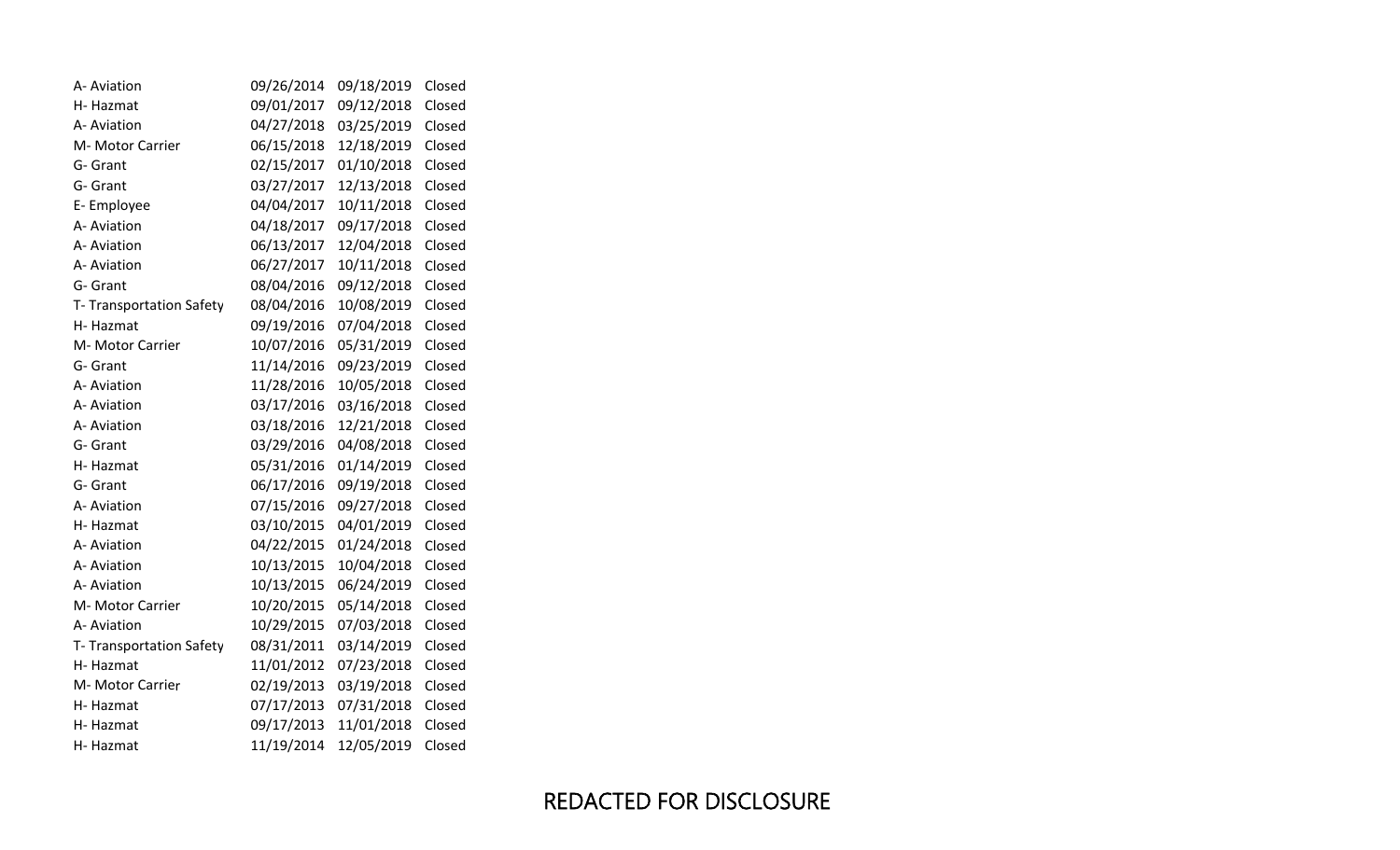| A- Aviation      | 04/12/2019 | 11/14/2019 | Closed        |
|------------------|------------|------------|---------------|
| A- Aviation      | 03/31/2017 | 10/31/2019 | Closed        |
| A- Aviation      | 08/23/2017 | 11/05/2019 | Closed        |
| M- Motor Carrier | 12/11/2017 | 04/02/2019 | Closed        |
| H-Hazmat         | 01/12/2018 | 10/04/2018 | Closed        |
| M- Motor Carrier | 02/26/2018 | 07/09/2019 | Closed        |
| H-Hazmat         | 06/25/2018 | 11/14/2019 | Closed        |
| E-Employee       | 05/27/2016 | 02/13/2018 | Closed        |
| H-Hazmat         | 06/09/2016 | 09/03/2019 | Closed        |
| H-Hazmat         | 08/02/2016 | 10/31/2019 | Investigation |
| G- Grant         | 08/12/2016 | 07/03/2018 | Closed        |
| E-Employee       | 08/22/2016 | 07/01/2019 | Closed        |
| A- Aviation      | 02/01/2017 | 01/15/2019 | Closed        |
| E-Employee       | 11/05/2015 | 10/12/2018 | Closed        |
| A- Aviation      | 02/26/2016 | 04/04/2019 | Closed        |
| G- Grant         | 03/14/2016 | 06/10/2019 | Closed        |
| H-Hazmat         | 04/18/2016 | 11/01/2018 | Closed        |
| P- Procurement   | 05/16/2016 | 10/22/2019 | Closed        |
| A- Aviation      | 05/26/2016 | 12/31/2018 | Closed        |
| A- Aviation      | 04/08/2015 | 01/14/2019 | Closed        |
| H-Hazmat         | 06/03/2015 | 02/15/2019 | Closed        |
| H-Hazmat         | 05/18/2015 | 10/08/2019 | Closed        |
| H- Hazmat        | 05/27/2015 | 02/20/2019 | Closed        |
| H- Hazmat        | 08/31/2015 | 04/02/2019 | Closed        |
| E-Employee       | 11/02/2015 | 09/20/2018 | Closed        |
| G- Grant         | 04/16/2010 | 02/06/2019 | Closed        |
| G- Grant         | 07/30/2013 | 04/10/2019 | Closed        |
| G- Grant         | 09/04/2013 | 01/26/2018 | Closed        |
| M- Motor Carrier | 02/04/2014 | 12/09/2019 | Closed        |
| H-Hazmat         | 07/23/2014 | 08/30/2019 | Closed        |
| M- Motor Carrier | 07/29/2014 | 08/30/2019 | Closed        |
| M- Motor Carrier | 10/09/2014 | 12/11/2019 | Closed        |
| G- Grant         | 07/14/2015 | 03/07/2018 | Closed        |
| H-Hazmat         | 05/12/2016 | 08/26/2019 | Closed        |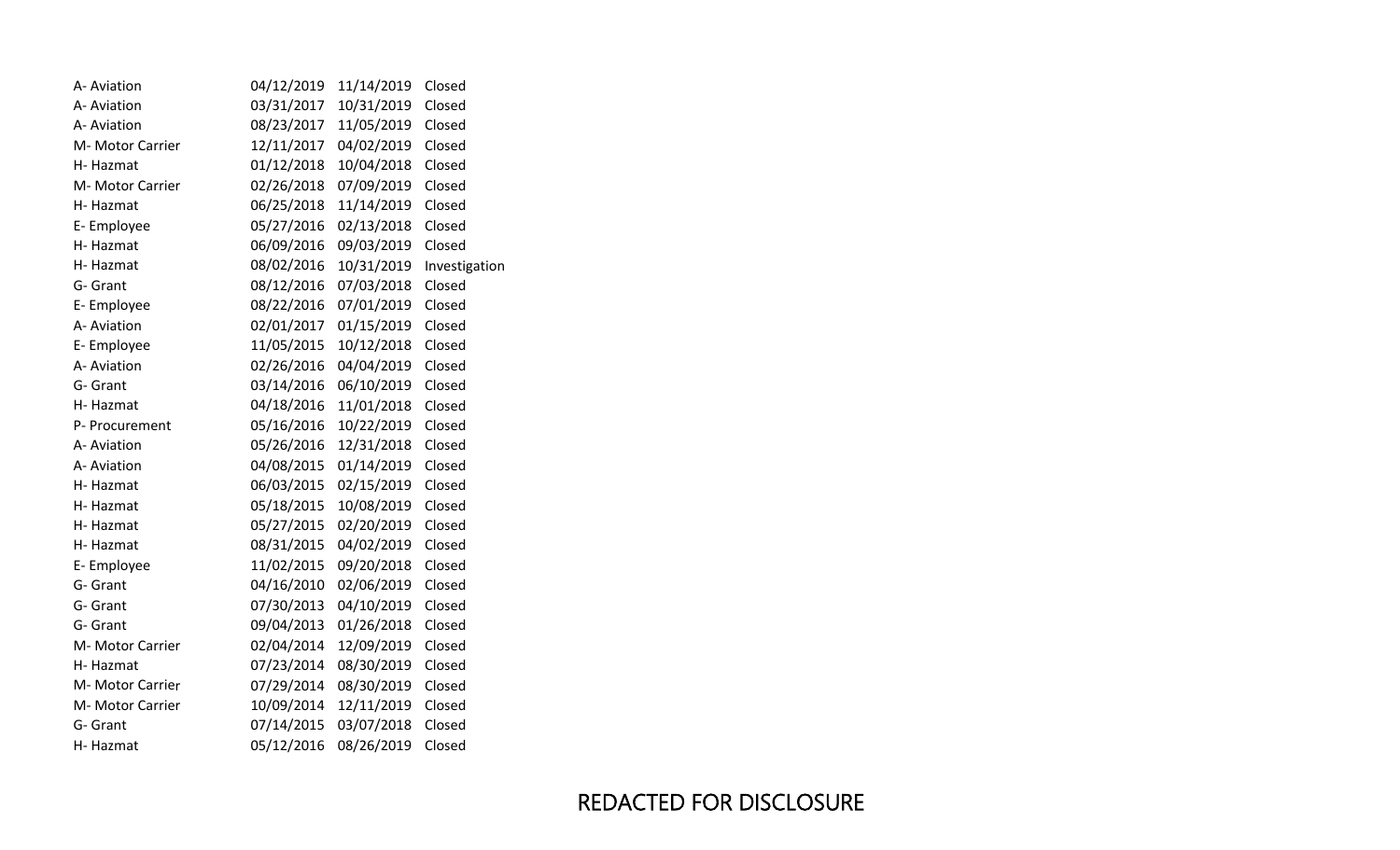| G- Grant                | 07/06/2017 | 06/20/2018 | Closed |
|-------------------------|------------|------------|--------|
| T-Transportation Safety | 10/11/2017 | 12/02/2019 | Closed |
| A- Aviation             | 06/26/2018 | 12/11/2019 | Closed |
| G- Grant                | 03/23/2011 | 12/06/2018 | Closed |
| M- Motor Carrier        | 07/08/2014 | 12/04/2019 | Closed |
| M- Motor Carrier        | 08/04/2014 | 03/22/2018 | Closed |
| E-Employee              | 09/10/2014 | 01/17/2018 | Closed |
| M- Motor Carrier        | 03/04/2015 | 09/25/2019 | Closed |
| G- Grant                | 09/17/2015 | 06/21/2018 | Closed |
| H-Hazmat                | 10/18/2016 | 10/01/2019 | Closed |
| M- Motor Carrier        | 10/27/2016 | 08/23/2018 | Closed |
| M- Motor Carrier        | 12/14/2016 | 02/26/2019 | Closed |
| A- Aviation             | 04/09/2018 | 02/21/2019 | Closed |
| A- Aviation             | 11/05/2018 | 08/13/2019 | Closed |
| N- Intrusion            | 09/22/2014 | 04/01/2019 | Closed |
| M- Motor Carrier        | 11/19/2015 | 02/26/2019 | Closed |
| W- Workforce Protection | 09/07/2011 | 05/17/2018 | Closed |
| W-Workforce Protection  | 02/21/2012 | 05/31/2018 | Closed |
| A- Aviation             | 12/12/2012 | 11/05/2019 | Closed |
| M- Motor Carrier        | 04/09/2013 | 03/07/2018 | Closed |
| A- Aviation             | 02/13/2014 | 03/08/2018 | Closed |
| G- Grant                | 03/13/2014 | 11/13/2019 | Closed |
| G- Grant                | 10/17/2016 | 07/16/2018 | Closed |
| A- Aviation             | 10/26/2016 | 01/17/2018 | Closed |
| G- Grant                | 06/12/2017 | 12/03/2019 | Closed |
| A- Aviation             | 04/10/2018 | 06/19/2019 | Closed |
| G- Grant                | 04/29/2014 | 01/17/2018 | Closed |
| G- Grant                | 05/14/2014 | 01/22/2019 | Closed |
| G- Grant                | 09/11/2014 | 02/01/2019 | Closed |
| G- Grant                | 10/29/2014 | 01/18/2018 | Closed |
| G- Grant                | 02/24/2016 | 10/28/2019 | Closed |
| E-Employee              | 04/06/2016 | 08/20/2018 | Closed |
| A- Aviation             | 03/01/2012 | 02/12/2019 | Closed |
| G- Grant                | 07/11/2013 | 10/04/2018 | Closed |